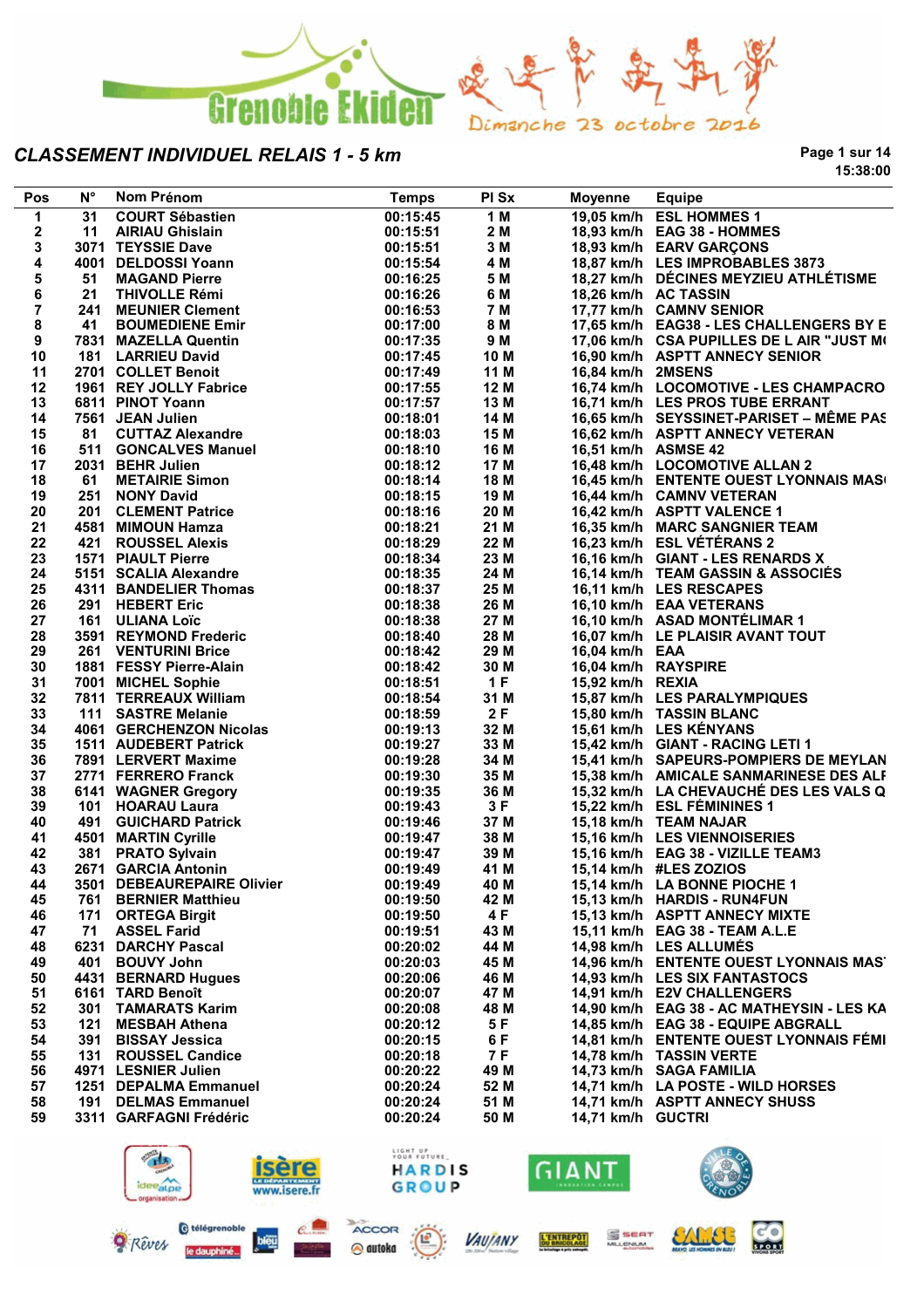

**Page 2 sur 14 15:38:00**

| Pos | $N^{\circ}$ | Nom Prénom                                                                                                                                 | <b>Temps</b> | PI Sx | <b>Moyenne</b>      | <b>Equipe</b>                           |
|-----|-------------|--------------------------------------------------------------------------------------------------------------------------------------------|--------------|-------|---------------------|-----------------------------------------|
| 60  |             | 5051 PLANCHOT Jonathan                                                                                                                     | 00:20:26     | 53 M  |                     | 14,68 km/h ST_LOS_MOJITOS               |
| 61  |             | 281 ROY Corinne                                                                                                                            | 00:20:27     | 8 F   |                     | 14,67 km/h EAA MIXTE                    |
| 62  |             | 6901 BOUKAGNE Benjamin                                                                                                                     | 00:20:33     | 54 M  |                     | 14,60 km/h TEAM PHOTOWEB 1              |
| 63  |             | 1481 BRISION Stephane                                                                                                                      | 00:20:35     | 55 M  |                     | 14,57 km/h GIANT - LES PHOTONS          |
| 64  |             | 7501 GUILLAUMONT Marc<br>7584 TALLICCI Guillaume                                                                                           | 00:20:36     | 56 M  | 14,56 km/h ULIS31   |                                         |
| 65  |             |                                                                                                                                            | 00:20:40     | 57 M  |                     | 14,52 km/h SEYSSINET-PARISET - MÊME PAS |
| 66  |             | 3021 PERET Guillaume                                                                                                                       | 00:20:42     | 59 M  |                     | 14,49 km/h DONNEURS DE SANG BÉNÉVOLE!   |
| 67  |             | 5811 MOUSSY Fréderic                                                                                                                       | 00:20:42     | 58 M  |                     | 14,49 km/h LES MARTEAUX                 |
|     |             |                                                                                                                                            |              |       |                     |                                         |
| 68  |             | 3391 PASQUIER Nicolas                                                                                                                      | 00:20:47     | 60 M  |                     | 14,43 km/h INTERGAELACTICS              |
| 69  |             | 7721 DESCHAMPS-LETZGUS Matthieu                                                                                                            | 00:20:51     | 61 M  |                     | 14,39 km/h LES NARVALOS                 |
| 70  |             | 5941 JEANCLER David                                                                                                                        | 00:20:54     | 63 M  |                     | 14,35 km/h BPIFRANCE GRENOBLE           |
| 71  |             | 411 DIET Guy                                                                                                                               | 00:20:54     | 62 M  |                     | 14,35 km/h ESL VÉTÉRANS 1               |
| 72  |             | 4211 BOUSSET Patricia                                                                                                                      | 00:20:54     | 9F    |                     | 14,35 km/h LES PANDAS                   |
| 73  |             |                                                                                                                                            | 00:21:04     | 64 M  |                     | 14,24 km/h RÊVE D UN MONDE MEILLEUR     |
| 74  |             |                                                                                                                                            | 00:21:08     | 10F   |                     | 14,20 km/h CAMNV ASVEL                  |
| 75  |             |                                                                                                                                            | 00:21:10     | 65 M  |                     | 14,17 km/h ST_MICH_RF_TEAM              |
| 76  |             |                                                                                                                                            | 00:21:10     | 11F   |                     | 14,17 km/h ENSEMBLE, ON LES AURA        |
| 77  |             | zz <i>i</i> 1 FORT Sébastien<br>141 PETIT Lydia<br>2501 DURAND Cédric<br>5911 BELLO Sylvia<br>5381 JARMASZ Mario<br>91 CAMPOS Joan Phillip | 00:21:12     | 67 M  | 14,15 km/h XERUN    |                                         |
| 78  | 91          | <b>CAMPOS Jean-Philippe</b>                                                                                                                | 00:21:12     | 66 M  |                     | 14,15 km/h CAPR GRÉSIVAUDAN - LES JAMB  |
| 79  |             | 7421 RUCHIER BERQUET Mathieu                                                                                                               | 00:21:13     | 68 M  |                     | 14,14 km/h SUEZ - PONT DE CLAIX         |
| 80  |             | 7771 BRUNION Perrine                                                                                                                       | 00:21:23     | 12F   |                     | 14,03 km/h PHELMARATHON 1               |
| 81  |             | 6071 BOUDILLON Alain                                                                                                                       | 00:21:24     | 70 M  |                     | 14,02 km/h LES CHÖTHERMOIS              |
| 82  |             | 2561 GENTE Sylvain                                                                                                                         | 00:21:24     | 69 M  |                     | 14,02 km/h ASTÉROÎDES                   |
| 83  |             |                                                                                                                                            | 00:21:27     | 71 M  |                     | 13,99 km/h LOS LATINOS                  |
|     |             | 4531 MÉNDEZ Francisco Javier<br>4744 BABBLEB Oscar                                                                                         |              |       |                     |                                         |
| 84  |             | 1741 BARBIER Oscar                                                                                                                         | 00:21:28     | 72 M  |                     | 13,98 km/h GIANT - LE PACK DE 6         |
| 85  |             |                                                                                                                                            | 00:21:29     | 73 M  |                     | 13,96 km/h PEU M IMPORTE                |
| 86  |             |                                                                                                                                            | 00:21:31     | 74 M  |                     | 13,94 km/h CEGELEC CEM                  |
| 87  |             | 4781 CARRASCO David<br>5981 KINTZ Mathieu<br>3111 KOPF Elea<br>3061 MADIES Fanny<br>5191 CONTAT Emmanuel                                   | 00:21:33     | 13 F  |                     | 13,92 km/h ECHIROLLES TRIATHLON GIRLS   |
| 88  |             |                                                                                                                                            | 00:21:34     | 14 F  |                     | 13,91 km/h EAR FILLES                   |
| 89  |             |                                                                                                                                            | 00:21:35     | 76 M  |                     | 13,90 km/h TEAM MAGICREME               |
| 90  |             | 891 BENTEO Gaetan                                                                                                                          | 00:21:35     | 75 M  |                     | 13,90 km/h SAMSE - THE BLUES CAMELS     |
| 91  |             | 3101 SAHUC Gilles                                                                                                                          | 00:21:41     | 77 M  |                     | 13,84 km/h EARV LOISIRS MIXTE 2         |
| 92  |             | <b>SALES SECTION SETS</b><br>1201 BROS Karine<br>5244 BROS Karine                                                                          | 00:21:44     | 78 M  |                     | 13,80 km/h SAMSE - LES BRIANÇONNAIS     |
| 93  |             | 1201 BROS Karine                                                                                                                           | 00:21:48     | 15F   |                     | 13,76 km/h LA POSTE - RAONNERS          |
| 94  |             | 6241 PROVENSAL Emmanuel                                                                                                                    | 00:21:50     | 79 M  | 13,74 km/h EDF RTN  |                                         |
| 95  |             | 3751 JULLIEN Elodie                                                                                                                        | 00:21:51     | 16 F  |                     | 13,73 km/h LES COUREURS DU DIMANCHE     |
| 96  |             | 6031 BAUERLE Christopher                                                                                                                   | 00:21:55     | 80 M  | 13,69 km/h FLYSPIN  |                                         |
| 97  |             |                                                                                                                                            | 00:21:55     | 81 M  |                     | 13,69 km/h RÊVELATION                   |
| 98  |             | 2351 MAISONNEUVE Stéphane<br>4391 LOCATELLI Ludovic<br>4391 LOCATELLI Ludovic                                                              | 00:22:00     | 82 M  |                     | 13,64 km/h LES SANGLIERS                |
| 99  |             | <b>1431 IMPERINETTI Pierre</b>                                                                                                             | 00:22:02     | 83 M  |                     | 13,62 km/h GIANT - LES BOLI-DOS         |
| 100 |             |                                                                                                                                            |              | 17 F  |                     |                                         |
|     |             | 5231   DEVILLE CAVELLIN Élodie<br>671   GAY Eugenie<br>3231   COLOMBY Nina                                                                 | 00:22:06     |       |                     | 13,57 km/h TEAM TACOS                   |
| 101 |             |                                                                                                                                            | 00:22:07     | 18 F  |                     | 13,56 km/h TEAM GO WANABEE              |
| 102 |             | 3231 COLOMBY Nina                                                                                                                          | 00:22:08     | 19 F  |                     | 13,55 km/h FAMILY COLOMBY               |
| 103 |             | 771 KHADIDE BOUCHAUT Joëlle 00:22:08                                                                                                       |              | 20 F  |                     | 13,55 km/h HARDIS - WATTHEALTH RUNNERS  |
| 104 |             | 6641 BOISSONNIER Aurélie                                                                                                                   | 00:22:09     | 21 F  |                     | 13,54 km/h KINEPHYSIO 1                 |
| 105 |             | 3151 KRIEGER Neil                                                                                                                          | 00:22:09     | 86 M  |                     | 13,54 km/h ELSIE ÉQUIPE 2               |
| 106 |             | 4631 DUCAROUGE Samuel                                                                                                                      | 00:22:09     | 85 M  |                     | 13,54 km/h MINUTE PAPILLON!             |
| 107 |             | 5741 CHEVALIER Valentin                                                                                                                    | 00:22:09     | 84 M  |                     | 13,54 km/h EYJAFJALLAJÖKULL TEAM        |
| 108 |             | 3131 MILIONI Franck                                                                                                                        | 00:22:10     | 87 M  |                     | 13,53 km/h EKIDEN DE LYON 2017          |
| 109 |             | 7101 ORBAN Remy                                                                                                                            | 00:22:10     | 88 M  |                     | 13,53 km/h TIC TAC & CO                 |
| 110 |             | 1701 STOCKER Laurent                                                                                                                       | 00:22:11     | 89 M  |                     | 13,52 km/h GIANT - CEA-SOGETI           |
| 111 |             | 6601 VERLHAC Vincent                                                                                                                       | 00:22:11     | 90 M  | 13,52 km/h IMT 3    |                                         |
| 112 |             | 3931 JOUZIER Claire                                                                                                                        | 00:22:13     | 22 F  |                     | 13,50 km/h LES GENTILS                  |
| 113 |             | 2371 FABIEN Regis                                                                                                                          | 00:22:15     | 92 M  |                     | 13,48 km/h ST LE BON TEMPS              |
| 114 |             | 7871 ENGRAND Matheu                                                                                                                        | 00:22:15     | 91 M  |                     | 13,48 km/h LES RUNNERS 75/38            |
|     |             |                                                                                                                                            |              |       |                     |                                         |
| 115 |             | 4261 DOBROWOLSKI Jean                                                                                                                      | 00:22:16     | 93 M  |                     | 13,47 km/h LES PIEDS CARRES             |
| 116 |             | 211 GUILLEUX Philippe                                                                                                                      | 00:22:17     | 94 M  |                     | 13,46 km/h ASPTT VALENCE 2              |
| 117 |             | 7691 BARDONNECHE Alexandre                                                                                                                 | 00:22:18     | 95 M  |                     | 13,45 km/h FAST & FURIOUS               |
| 118 |             | 6471 CLAEYS Timothy                                                                                                                        | 00:22:19     | 96 M  | 13,44 km/h ENSIWIRE |                                         |
|     |             |                                                                                                                                            |              |       |                     |                                         |



@ autoka

le daupt



SALLEL

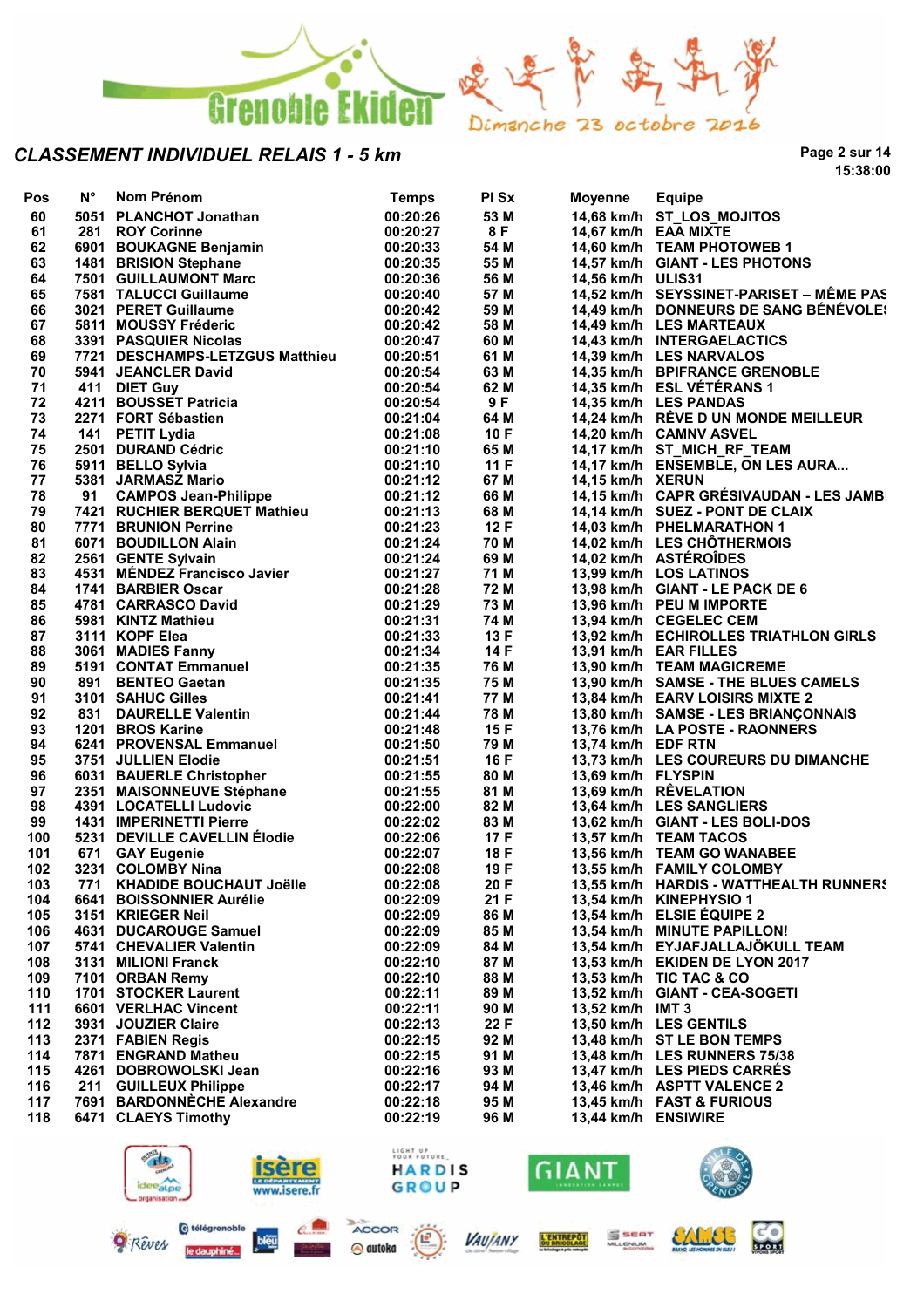

**Page 3 sur 14 15:38:00**

| Pos | $N^{\circ}$ | Nom Prénom                                                  | <b>Temps</b> | PI Sx | <b>Moyenne</b>      | <b>Equipe</b>                                                  |
|-----|-------------|-------------------------------------------------------------|--------------|-------|---------------------|----------------------------------------------------------------|
| 119 | 741         | <b>GUELFF Thierry</b>                                       | 00:22:24     | 98 M  |                     | 13,39 km/h HARDIS - LES TEDDY KILLERS                          |
| 120 |             | 5291 MOBILIA Nicolas                                        | 00:22:24     | 97 M  |                     | 13,39 km/h THE RUNNING DEAD                                    |
| 121 |             | 7051 CORTINOVIS Sabrina                                     | 00:22:27     | 23 F  |                     | 13,36 km/h ROTHSCHILD MARTIN MAUREL                            |
| 122 |             | 4321 LAFAY Etienne                                          | 00:22:29     | 99 M  |                     | 13,34 km/h LES RÉSISTANTS !                                    |
| 123 |             | 231 ARRIBERT Sylvie                                         | 00:22:33     | 24 F  |                     | 13,30 km/h BROTHERS AND SISTERS                                |
| 124 |             | 1231 HERVIN Thibault                                        | 00:22:36     | 101 M |                     | 13,27 km/h LA POSTE - TERRAY TEAM TIMBR                        |
| 125 |             | 6271 BIGOT Régis                                            | 00:22:37     | 102 M |                     | 13,26 km/h ELSIE EQUIPE 1                                      |
| 126 |             | 1171 ROBERT Huguette                                        | 00:22:37     | 26 F  |                     | 13,26 km/h LA POSTE - OPALE LBP                                |
| 127 |             | 3901 ODIER Charlotte                                        | 00:22:37     | 25 F  |                     | 13,26 km/h LES FUMEURS DE BITUME                               |
| 128 |             | 1671 ROUX Stéphane                                          | 00:22:38     | 103 M |                     | 13,25 km/h GIANT - LES ILLUMINÉS                               |
| 129 |             | 691 PAWLAK Pascal                                           | 00:22:39     | 104 M |                     | 13,25 km/h HARDIS - HARDIS NOVE                                |
| 130 |             | 651 MANAI Kamel                                             | 00:22:41     | 105 M |                     | 13,23 km/h GOTHAM RUNNERS                                      |
| 131 |             | 3721 DORIN Jeanne                                           | 00:22:42     | 27 F  |                     | 13,22 km/h LES CASQUETTEURS                                    |
| 132 |             |                                                             |              | 106 M |                     |                                                                |
|     |             | 2521 BIANCHI Raul-Andres                                    | 00:22:43     |       |                     | 13,21 km/h ST_PAS_LE_BOUT_DU_TUNNEL<br>13,21 km/h PAPET TEAM   |
| 133 |             | 4751 CHAGAS Lionel                                          | 00:22:43     | 107 M |                     |                                                                |
| 134 |             | 991 DURIEUX Serge                                           | 00:22:45     | 108 M |                     | 13,19 km/h ZE BREXIT                                           |
| 135 |             | 611 SEBASTIEN Molinari                                      | 00:22:49     | 109 M |                     | 13,15 km/h CERA - GOLDEN DREAM TEAM                            |
| 136 |             | 7061 DURY Antoine                                           | 00:22:50     | 110 M |                     | 13,14 km/h FACILITY INSIGHTS                                   |
| 137 |             | <b>1451 MATRINGE Gilles</b>                                 | 00:22:51     | 111 M |                     | 13,13 km/h GIANT - LES ESCARGOTS DU DTB                        |
| 138 |             | 1031 ROURE Cyril                                            | 00:22:53     | 112 M |                     | 13,11 km/h LES T FOU                                           |
| 139 |             |                                                             | 00:22:56     | 113 M | 13,08 km/h ESSM 2   |                                                                |
| 140 |             | 441 SMANIOTTO Raphael<br>7521 YAE Carine<br>7521 YAE Carine | 00:23:01     | 28 F  | 13,03 km/h URSSAF 2 |                                                                |
| 141 |             | 151 ASTIER Adrien                                           | 00:23:02     | 114 M |                     | 13,02 km/h EAG 38 - LES CHARLOTS DU GUC                        |
| 142 |             | 1401 BEN MOHAMED Yasim                                      | 00:23:03     | 115 M |                     | 13,02 km/h GIANT - CEA PNS FAST TEAM                           |
| 143 |             | 431 FELIX Benjamin                                          | 00:23:06     | 116 M | 12,99 km/h ESSM 1   |                                                                |
| 144 |             | 4251 MOLENS Marion                                          | 00:23:07     | 29 F  |                     | 12,98 km/h LES PÉTRUSQUINS                                     |
| 145 |             | 7551 FULCONIS Patrick                                       | 00:23:09     | 117 M |                     | 12,96 km/h VERITHLON                                           |
| 146 |             | 4361 PINCHART Sophie                                        | 00:23:09     | 30 F  |                     | 12,96 km/h LES RUNNERS CHARTREUX                               |
| 147 |             | 6311 STEININGER Gaetan<br>3321 REMOND Yann                  | 00:23:09     | 119 M | 12,96 km/h EOLAS II |                                                                |
| 148 |             | 3321 REMOND Yann                                            | 00:23:09     | 118 M |                     | 12,96 km/h GYM SPORT CO SEYSSINS 1                             |
| 149 |             | 1821 LAMBERT Alex                                           | 00:23:10     | 120 M |                     | 12,95 km/h LES MÉTALLOS                                        |
| 150 |             | 321 CHALUMEAU Alexis                                        | 00:23:11     | 121 M |                     | 12,94 km/h EAG 38 - GUC ATHLE SANTE 2                          |
| 151 |             | 1921 DUMERY Guillaume                                       | 00:23:12     | 122 M |                     | 12,93 km/h REGIE DES EAUX - LES NAUFRAG                        |
| 152 |             | 6481 SPIEGEL Kevin                                          | 00:23:15     | 123 M |                     | 12,90 km/h LES METR EAUX                                       |
| 153 |             | 461 PEREZ Philippe                                          | 00:23:15     | 124 M |                     | 12,90 km/h GRESI ATHLÉ HOMMES                                  |
| 154 |             | 7321 AMSELEM Eymeric                                        | 00:23:15     | 125 M |                     | 12,90 km/h CE SOPRA STERIA                                     |
| 155 |             | 911 CHAINE Thierry                                          | 00:23:16     | 126 M |                     | 12,89 km/h SAMSE - LES ELECTROEUVRE                            |
| 156 |             | 5301 BOURGUIGNON Gerald                                     | 00:23:18     | 128 M |                     | 12,88 km/h THUNDER TEAM                                        |
| 157 |             | 5541 GIACOMELLI Jerome                                      | 00:23:18     | 127 M |                     | 12,88 km/h ADG/ETHIC/TRIUM                                     |
| 158 |             | 6111 ROPARS Yannic                                          | 00:23:18     | 129 M | 12,88 km/h DIGIMIND |                                                                |
| 159 |             | 1411 BESSEDE Loic                                           | 00:23:19     | 130 M |                     | 12,87 km/h GIANT - CEA PNS FURIOUS TEAM                        |
| 160 |             | 7731 RENAUD Benjamin                                        | 00:23:22     | 131 M |                     | 12,84 km/h MPSI1 CHAMPO                                        |
| 161 |             | 6281 REFFET Nicolas                                         | 00:23:22     | 132 M |                     | 12,84 km/h ENEDIS ALPES                                        |
| 162 |             | 2511 ODDOU Jean-Pierre                                      | 00:23:23     | 133 M |                     | 12,83 km/h ST_ONE ETCH                                         |
| 163 |             | 5181 BOUVIER Vincent                                        | 00:23:25     | 134 M | 12,81 km/h TEAM JPG |                                                                |
| 164 |             | 7881 MARTINET Jérôme                                        | 00:23:25     | 135 M |                     | 12,81 km/h LES TIGRES BLEUS                                    |
| 165 |             | 3191 SCHMITT Frédéric                                       | 00:23:27     | 137 M | 12,79 km/h FAFARF   |                                                                |
| 166 |             | 7611 RAVASSOT Thomas                                        | 00:23:27     | 136 M |                     | 12,79 km/h VOUSFINANCER                                        |
| 167 |             | 4731 CHOVET Amelie                                          | 00:23:28     | 31 F  |                     | 12,78 km/h ON EST LANCEY                                       |
| 168 |             | 2021 VOILE Maeva                                            | 00:23:28     | 32 F  |                     | 12,78 km/h LOCOMOTIVE ALLAN 1                                  |
| 169 |             | 4491 VERRIER Benoît                                         | 00:23:29     | 138 M |                     | 12,78 km/h LES TROTTINETTES                                    |
|     |             | 2451 THIBAULT Mortier                                       | 00:23:30     |       |                     |                                                                |
| 170 |             |                                                             |              | 139 M |                     | 12,77 km/h ST_REET_FIGHTERS<br>12.77 km/h GIANT - LES BOLI-ONE |
| 171 |             | <b>1441 DUMONT Geoffroy</b>                                 | 00:23:30     | 140 M |                     |                                                                |
| 172 |             | 1731 DAKI Hamza                                             | 00:23:31     | 141 M |                     | 12,76 km/h GIANT - GEM CHREMS                                  |
| 173 |             | 4231 EXCOFFON Nicolas                                       | 00:23:35     | 143 M |                     | 12,72 km/h LES PÉCORES                                         |
| 174 |             | 471 CANNAVO Ludovic                                         | 00:23:35     | 142 M | 12,72 km/h KEAS     |                                                                |
| 175 |             | 1661 PALMEIRA Sylvain                                       | 00:23:37     | 144 M |                     | 12,70 km/h GIANT - LES EXPLOITS                                |
| 176 |             | 3741 NIER Alexandre                                         | 00:23:38     | 145 M |                     | 12,69 km/h LES COPAINS DE ST Q                                 |
| 177 |             | 1601 BESSET Laurent                                         | 00:23:38     | 146 M |                     | 12,69 km/h GIANT - YO ET LES ROSEGNOLES                        |
|     |             | $\sqrt{a}$                                                  | LIGHT UP     |       |                     | $\mathbf{E}$                                                   |

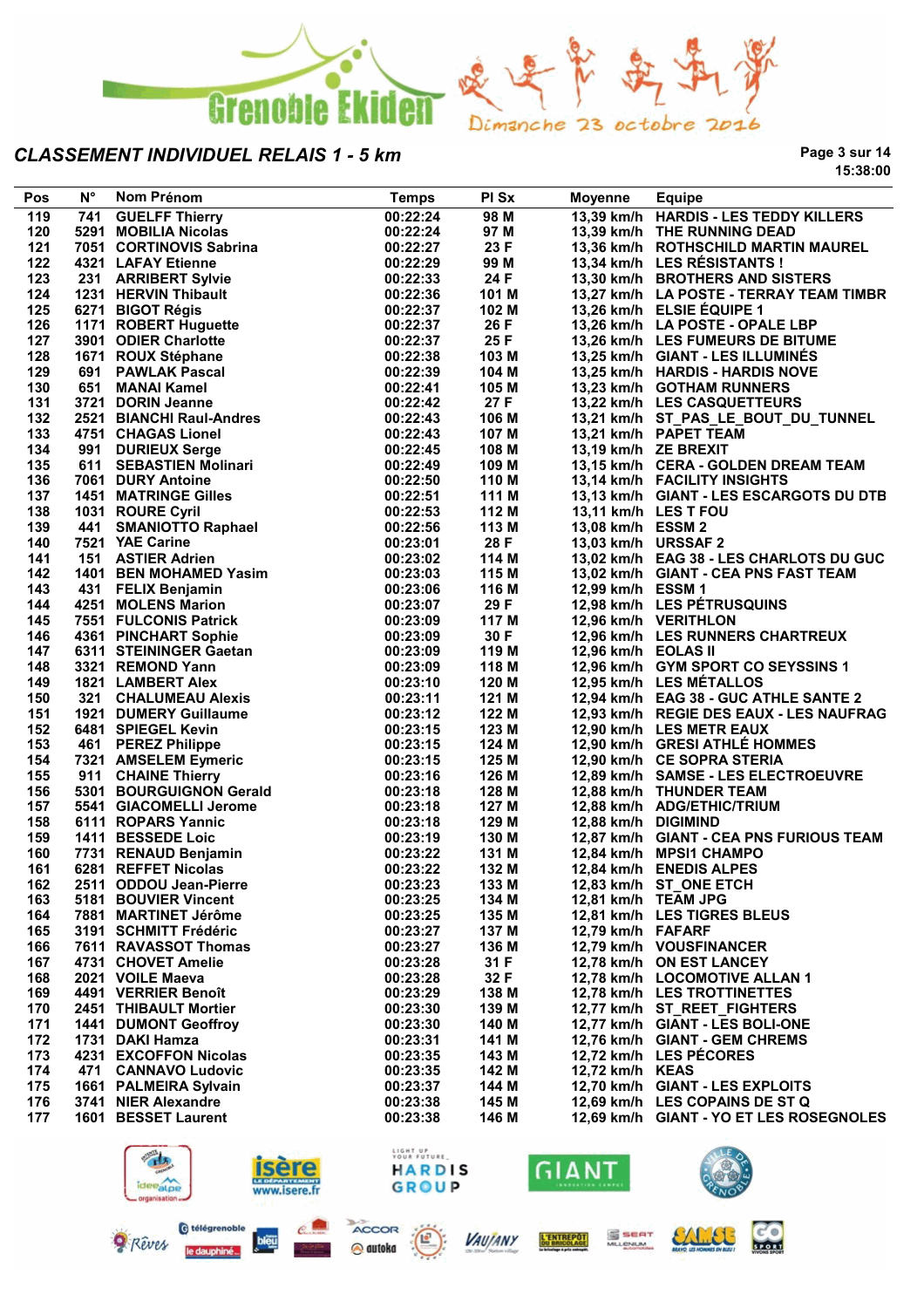

**Page 4 sur 14 15:38:00**

| Pos | $N^{\circ}$ | Nom Prénom                                                                                                                                  | <b>Temps</b>         | PI Sx | Moyenne              | <b>Equipe</b>                           |
|-----|-------------|---------------------------------------------------------------------------------------------------------------------------------------------|----------------------|-------|----------------------|-----------------------------------------|
| 178 |             | 2531 BLANC Romuald                                                                                                                          | 00:23:38             | 147 M |                      | 12,69 km/h ST RETCH                     |
| 179 |             | 221 TERRIER Nathalie                                                                                                                        | 00:23:40             | 33 F  |                      | 12,68 km/h ASVEL HSTRI                  |
| 180 |             | 7431 BESSON Sylvain                                                                                                                         | 00:23:40             | 148 M | 12,68 km/h SQI TEAM  |                                         |
| 181 |             | 7861 MACQUET Laurent                                                                                                                        | 00:23:41             | 149 M |                      | 12,67 km/h LES CRÉ VIN DIOU             |
| 182 |             | 3201 WITH Glwadys                                                                                                                           | 00:23:43             | 34 F  |                      | 12,65 km/h FAMILLE WITH YANG            |
| 183 |             | 3201   WITH Glwadys<br>3081   SAUNEUF Karine                                                                                                | 00:23:45             | 35 F  |                      | 12,63 km/h EARV LOISIRS FILLES          |
| 184 |             | 4351 GUERRY Gisèle                                                                                                                          | 00:23:46             | 36 F  |                      | 12,62 km/h LES RUN4FUN                  |
| 185 |             | 7351 DEMOLIS Vittoria                                                                                                                       | 00:23:46             | 37 F  | 12,62 km/h SPIRAL    |                                         |
| 186 |             | 2081 FRÉDÉRIC Reau                                                                                                                          | 00:23:46             | 150 M |                      | 12,62 km/h LOCOMOTIVE ISA               |
| 187 |             |                                                                                                                                             |                      | 151 M |                      | 12,61 km/h ST_MARCELLIN                 |
| 188 |             | 2431 VALLERIAN Cedric                                                                                                                       | 00:23:48<br>00:23:49 | 152 M |                      | 12,60 km/h LES GONES DE L ASSURANCE     |
|     |             | 2431 VALLENING SUBDER<br>6021 GONCALVES Thierry                                                                                             |                      | 38 F  |                      | 12,55 km/h GIANT - LCBM LES K D OR      |
| 189 |             |                                                                                                                                             | 00:23:54             |       |                      |                                         |
| 190 |             | 3091 MONTIGNY Madeline                                                                                                                      | 00:23:55             | 39 F  |                      | 12,54 km/h EARV LOISIRS MIXTE           |
| 191 |             | 2571 ABBATE Francesco                                                                                                                       | 00:23:56             | 153 M |                      | 12,53 km/h ST_EAKS HACHES BIEN CUITS    |
| 192 |             | 2361 ARRICCA Bastien                                                                                                                        | 00:23:58             | 154 M |                      | 12,52 km/h LES TARÉSV                   |
| 193 |             | 451 RHALEM Laila                                                                                                                            | 00:23:58             | 40 F  |                      | 12,52 km/h GRÉSI ATHLE FILLES           |
| 194 |             | 2411 PASINI Luca<br>2411   PASINI Luca<br>4041   SCHUMMER Adrien                                                                            | 00:23:59             | 155 M |                      | 12,51 km/h ST_ÉRÉOTYPE                  |
| 195 |             |                                                                                                                                             | 00:24:00             | 156 M |                      | 12,50 km/h LES KASSOS                   |
| 196 |             | 351 BAILLOUD Agnes                                                                                                                          | 00:24:02             | 41 F  |                      | 12,48 km/h EAG 38 - LES JEANETTES       |
| 197 |             | 3911 BERTHELOT Nicolas<br>1721 JEANNIN Cyrielle<br>7841 BONIN-LAURENT Elodie                                                                | 00:24:04             | 157 M |                      | 12,47 km/h LES GADJOS DU 365            |
| 198 |             |                                                                                                                                             | 00:24:08             | 43 F  |                      | 12,43 km/h GIANT - BEST RUNNER GANG     |
| 199 |             |                                                                                                                                             | 00:24:08             | 42 F  |                      | 12,43 km/h CSA PUPILLES DE L AIR FILLES |
| 200 |             | 3801 BAROU Cédric                                                                                                                           | 00:24:12             | 158 M |                      | 12,40 km/h LES DIBI EN FOLIE            |
| 201 |             | 3451 DELORME Estelle                                                                                                                        | 00:24:16             | 44 F  |                      | 12,36 km/h KOURZIVITE                   |
| 202 |             | 1341 DROULERS Ines                                                                                                                          | 00:24:16             | 45 F  |                      | 12,36 km/h GIANT - BIG MILLESI METS     |
| 203 |             |                                                                                                                                             | 00:24:17             | 159 M |                      | 12,35 km/h LES PAPILLONS TAG            |
| 204 |             | 2151 CACHEUX Jean-Baptiste<br>4771 MIHAJLOVIC Dejan                                                                                         | 00:24:17             | 160 M |                      | 12,35 km/h PAPILLONS DU MONDE 1         |
| 205 |             | 2911 PHILIP Amandine                                                                                                                        | 00:24:19             | 47 F  |                      | 12,34 km/h CHICKENS RUN                 |
| 206 |             | 2811 VERNIER Stephane                                                                                                                       | 00:24:19             | 161 M |                      | 12,34 km/h BARRAULIN                    |
| 207 |             | <b>4681 CONSTANT MARMILLON Aurelie</b>                                                                                                      | 00:24:19             | 46 F  |                      | 12,34 km/h OISANS EN COURANT 1          |
| 208 |             | 7651 COHENDET Adrien                                                                                                                        | 00:24:20             | 162 M | 12,33 km/h YTHAK     |                                         |
| 209 |             | 6491 HABLOT Maud                                                                                                                            | 00:24:20             | 49 F  |                      | 12,33 km/h LES COUREUSES D HAGER-CROL   |
| 210 |             | 271 CHEVALLEY Severine                                                                                                                      | 00:24:20             | 48 F  |                      | 12,33 km/h EAA FILLES                   |
| 211 |             | 4661 MOREIRA Marina                                                                                                                         | 00:24:21             | 50 F  | 12,32 km/h MOREIRA   |                                         |
| 212 |             | 7221 EEICHENE Adrien                                                                                                                        | 00:24:22             | 163 M |                      | 12,31 km/h SIEMENS DEUX                 |
| 213 |             | 3761 VERCHERAT Quentin                                                                                                                      | 00:24:24             | 164 M |                      | 12,30 km/h LES COUREURS DU DIMANCHE DI  |
| 214 |             |                                                                                                                                             | 00:24:25             | 51 F  |                      | 12,29 km/h SPRETEC FRIENDS              |
| 215 |             |                                                                                                                                             | 00:24:25             | 165 M |                      | 12,29 km/h LES GRONICOIS                |
| 216 |             |                                                                                                                                             | 00:24:26             | 166 M |                      | 12,28 km/h RÊVE DE BORFIGUE             |
| 217 |             |                                                                                                                                             | 00:24:27             | 169 M |                      | 12,27 km/h GIANT - RACING LETI 2        |
| 218 |             |                                                                                                                                             | 00:24:27             | 167 M |                      | 12,27 km/h VINAY MAT                    |
| 219 |             | 7361 GLENAT Marie-Laure<br>7491 CHARDON Sylvain<br>2281 LAFONT Jason<br>1521 ARVET Christian<br>5361 GUILLAT Julien<br>1241 SAVIVANH Alexis | 00:24:27             | 168 M |                      | 12,27 km/h LA POSTE - VERY BAD TEAM     |
| 220 |             | 6321 DULAC Frédéric                                                                                                                         | 00:24:27             | 170 M | 12,27 km/h EOLAS III |                                         |
| 221 |             | 4591 PRUNIER François                                                                                                                       | 00:24:28             | 171 M |                      | 12,26 km/h MÊME PAS CAP !               |
| 222 |             | 7791 ASTREOUD Alexis                                                                                                                        | 00:24:29             | 172 M |                      | 12,25 km/h TEAM GÉPALTAN                |
| 223 |             | 3921 JUVIN Alexis                                                                                                                           | 00:24:29             | 173 M |                      | 12,25 km/h LES GAZELLES BOITEUSES       |
| 224 |             | 5311 VIALE Hugo                                                                                                                             | 00:24:29             | 174 M |                      | 12,25 km/h TONIO TEAM                   |
| 225 |             | 2611 COEUR Francis                                                                                                                          | 00:24:30             | 175 M |                      | 12,24 km/h DREAM TEAM MEDTRONIC         |
| 226 |             | <b>4671 GUIGAS Lucille</b>                                                                                                                  | 00:24:30             | 52 F  |                      | 12.24 km/h NORMAL RUNNERS               |
| 227 |             | 4981 BUTTIN-CHARVIER Aurélien                                                                                                               | 00:24:33             | 177 M |                      | 12,22 km/h SCARABÉE                     |
| 228 |             | 7801 CANARD VOLANT Antoine                                                                                                                  | 00:24:33             | 176 M |                      | 12,22 km/h TEAM LESDIGUIÈRES            |
| 229 |             | 7371 PROVOT Laurent                                                                                                                         | 00:24:39             | 178 M | 12,17 km/h STEBAT 1  |                                         |
| 230 |             | 2471 MYTNIK Lionel                                                                                                                          | 00:24:40             | 180 M |                      | 12,16 km/h ST YLOS4COULEURS             |
| 231 |             | 2311 BRUN-BARONNAT Eric                                                                                                                     | 00:24:40             | 179 M |                      | 12,16 km/h RÊVE DE WILDCAT              |
| 232 |             | 7761 GANEAU Alice                                                                                                                           | 00:24:40             | 53 F  |                      | 12.16 km/h PHELMA EKIDEN 2              |
| 233 |             | 4621 ENSENLAZ Xavier                                                                                                                        | 00:24:41             | 181 M |                      | 12,15 km/h MIFF, SIX & RUN              |
| 234 |             | 6461 PETROT Frédéric                                                                                                                        | 00:24:42             | 182 M |                      | 12,15 km/h ENSIMAG-3                    |
| 235 |             | 7681 FORGEAT Rémi                                                                                                                           | 00:24:44             | 183 M | 12,13 km/h ENSE3 2   |                                         |
| 236 |             | 7781 VALENTINE Boutherin                                                                                                                    | 00:24:46             | 55 F  |                      | 12,11 km/h SAPÉS COMME JAMAIS           |
|     |             |                                                                                                                                             |                      |       |                      |                                         |





bleu

Rêves

le daup

**VAUJANY** 

L'ENTREPOT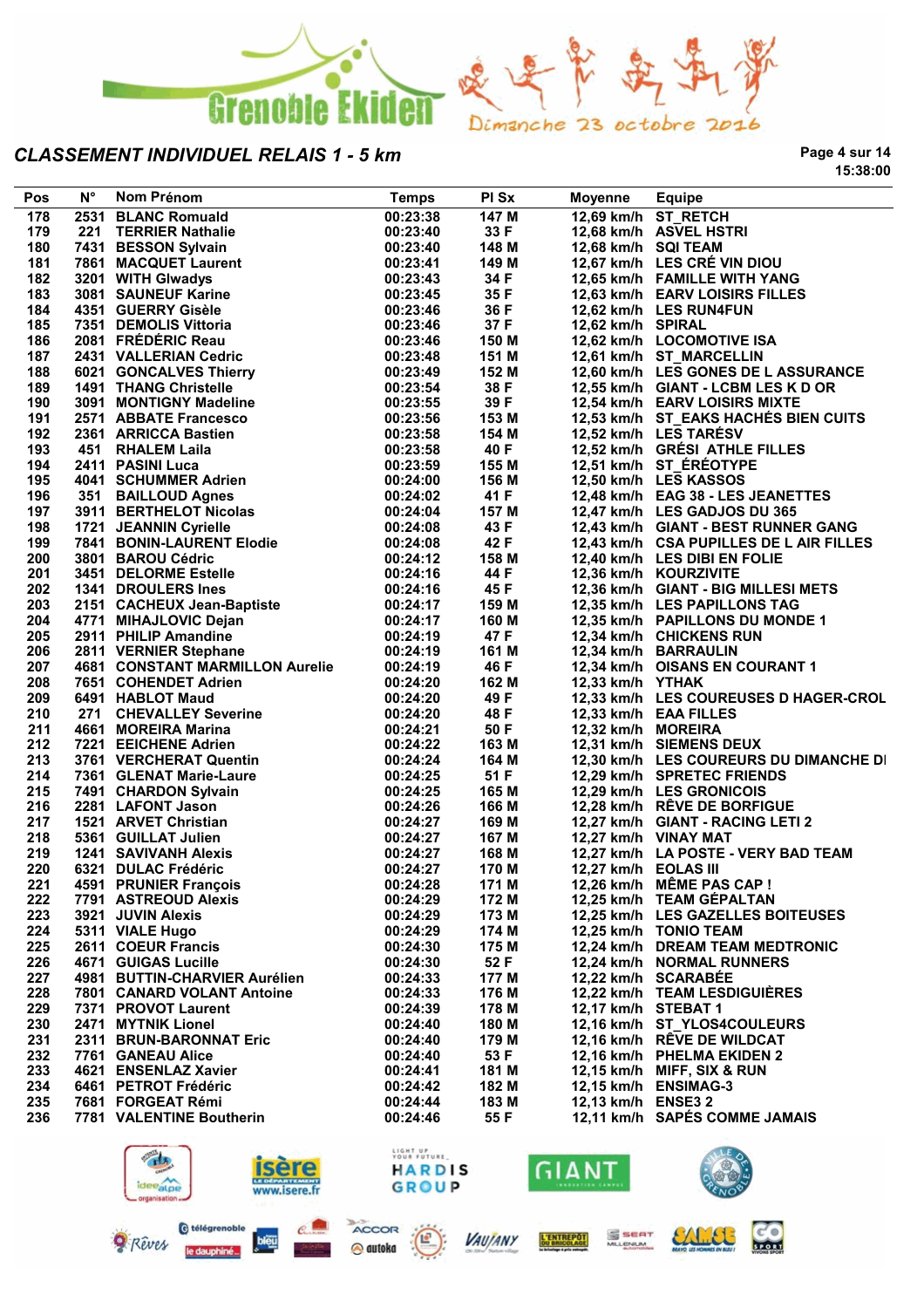

**Page 5 sur 14 15:38:00**

| Pos | $N^{\circ}$ | Nom Prénom                                                                                                                                   | <b>Temps</b>            | PI Sx | Moyenne                 | <b>Equipe</b>                            |
|-----|-------------|----------------------------------------------------------------------------------------------------------------------------------------------|-------------------------|-------|-------------------------|------------------------------------------|
| 237 |             | 481 PRAT Patricia                                                                                                                            | 00:24:46                | 54F   |                         | 12,11 km/h ROAD KILLERS                  |
| 238 |             | 3461 CROUIGNEAU Roxane                                                                                                                       | 00:24:48                | 56 F  |                         | 12,10 km/h L EKIPHIP-HOURRA              |
| 239 |             | 1611 VINCENT Sédric                                                                                                                          | 00:24:49                | 185 M |                         | 12,09 km/h GIANT - GEM TEAMRUNNERS 1     |
| 240 |             | 1911 VINSENT SUB-1-2<br>1951 DELAPIERRE Fabrice                                                                                              | 00:24:49                | 184 M |                         | 12,09 km/h MÉTRO-LITHO-DODO              |
| 241 |             |                                                                                                                                              | 00:24:50                | 187 M |                         | 12,08 km/h LA POSTE - DAST ON THE RUN    |
| 242 |             | 6841 CELLAURO Karine<br>6131 RICHARD Vincent                                                                                                 | 00:24:50                | 57 F  |                         | 12,08 km/h LES LÉZARDS JOG               |
| 243 |             |                                                                                                                                              | 00:24:50                | 186 M |                         | 12,08 km/h E2V VISION TEAM               |
| 244 |             | 6701 PICART Catherine<br>3471 RICCI Nathalie                                                                                                 | 00:24:52                | 58 F  | 12,06 km/h LMGP         |                                          |
| 245 |             |                                                                                                                                              | 00:24:52<br>00:24:53    | 61 F  | 12,06 km/h L ENVOL      |                                          |
| 246 |             | 1081 VIDAL Amandine                                                                                                                          | 00:24:53                | 59 F  |                         | 12,06 km/h LA POSTE - LES AS DE PIC      |
| 247 |             |                                                                                                                                              | 00:24:53                | 60 F  |                         | 12,06 km/h GIANT - A.S.T.I               |
| 248 |             |                                                                                                                                              | 00:24:53                | 188 M |                         | 12,06 km/h EUROMASTER - LES SURGONFLE    |
| 249 |             |                                                                                                                                              | 00:24:54                | 62 F  |                         | 12,05 km/h LES BRAS CASSÉS               |
| 250 |             | 1081 VIDAL Amanume<br>1771 PASQUIER Sophie<br>6371 JAMET Martial<br>3701 DETRIE Violaine<br>6921 SOUBEYRAND Nicolas<br>4171 BREUILLÉ Quentin | 00:24:55                | 189 M |                         | 12,04 km/h TEAM PHOTOWEB 3               |
| 251 |             |                                                                                                                                              | 00:24:56                | 190 M |                         | 12,03 km/h LES MOUS DU GENOU GAUCHE      |
| 252 |             | 6121 COROLLEUR Florian                                                                                                                       | 00:24:56                | 191 M | 12,03 km/h E2V MIX TEAM |                                          |
| 253 |             |                                                                                                                                              | 00:24:59                | 192 M |                         | 12,01 km/h GIANT - AITAP                 |
| 254 |             | 1331 MAUNAY Matthieu<br>4931 ARGENVILLE Jean-Michel                                                                                          | 00:25:00                | 193 M | 12,00 km/h RUN4DIVE     |                                          |
| 255 |             | 3821 REVEL Anne                                                                                                                              | 00:25:02                | 63 F  |                         | 11,98 km/h LES DISJONCTÉ(E)S             |
| 256 |             | 1381 FLEURY Xavier                                                                                                                           | 00:25:02                | 194 M |                         | 11,98 km/h GIANT - LES 6 SAUTEUSES       |
| 257 |             | 1371 GUELFUCCI Jude                                                                                                                          | 00:25:03                | 195 M |                         | 11,98 km/h GIANT - SPINTEC RANGERS       |
| 258 |             | 7021 BAYON Muriel                                                                                                                            | 00:25:06                | 64 F  |                         | 11,95 km/h LES GUMPS                     |
| 259 |             | 6631 DOMINJON Christine                                                                                                                      | 00:25:07                | 65 F  |                         | 11,94 km/h ENERGY TEAM                   |
| 260 |             | 6421 BRIXY Laurent                                                                                                                           | 00:25:08                | 196 M |                         | 11,94 km/h LES GÉANTS ROUGES             |
| 261 |             | 6421   BRIXY Laurent<br>951    DELHAYE FAVRE Marine                                                                                          | 00:25:09                | 66 F  |                         | 11,93 km/h AGDA - FONCIERE ETOILE        |
| 262 |             | 1151 FEUGIER Alain                                                                                                                           | 00:25:09                | 197 M |                         | 11,93 km/h LA POSTE - LES UTOPISTES      |
| 263 |             | 4141 MASSON Mathilde                                                                                                                         | 00:25:10                | 67 F  |                         | 11,92 km/h LES MOBILETES                 |
| 264 |             | 6381 SILVESTRI Robert                                                                                                                        | 00:25:10                | 199 M |                         | 11,92 km/h ETP 1 BADOUNE                 |
| 265 |             | 7011 PIERRE Benjamin                                                                                                                         | 00:25:10                | 198 M |                         | 11,92 km/h LES FORRESTS                  |
| 266 |             | 3511 JUAREZ Laura                                                                                                                            | 00:25:12                | 69 F  |                         | 11,90 km/h LA BONNE PIOCHE 2             |
| 267 |             | 621 ROBERT MITHIEUX Céline                                                                                                                   | 00:25:12                | 68 F  | 11,90 km/h GO FAST      |                                          |
| 268 |             | 1941   GIRARD REVOL Philippe<br>5431   GAUTIER Adrien                                                                                        | 00:25:15                | 200 M |                         | 11,88 km/h REGIE DES EAUX - LES ZOBS SEC |
| 269 |             | 5431 GAUTIER Adrien                                                                                                                          | 00:25:16                | 201 M |                         | 11,87 km/h ABIOLAB-ASPOSAN               |
| 270 |             | 6591 NESPOLO Noemie                                                                                                                          | 00:25:17                | 70 F  | 11,87 km/h IMT 2        |                                          |
| 271 |             | 7671 CLÉMENCEAU Alice                                                                                                                        | 00:25:18                | 71 F  | 11,86 km/h ENSE3 1      |                                          |
| 272 |             | 3031 MEUNIER Hervé                                                                                                                           | 00:25:18                | 202 M |                         | 11,86 km/h DREAM TEAM                    |
| 273 |             | 4151 DESBORDE Marielle                                                                                                                       | 00:25:19                | 72 F  |                         | 11,85 km/h LES MONGOLES                  |
| 274 |             |                                                                                                                                              | 00:25:22                | 203 M |                         | 11,83 km/h LES FOUFOUS                   |
| 275 |             |                                                                                                                                              | 00:25:23                | 204 M | 11,82 km/h ZMAMUZ       |                                          |
| 276 |             | 3891 BERTHOLIER Grégoire<br>5411 DE CHOUDENS Philippe<br>5771 MOUGIN Jonathan                                                                | 00:25:27                | 205 M | 11,79 km/h O2SU         |                                          |
| 277 |             | 7041 LAKHAL Eric                                                                                                                             | 00:25:28                | 206 M |                         | 11,78 km/h ROCHEKIDEN 2                  |
| 278 |             | 5461 MERMOZ Jérôme                                                                                                                           | 00:25:32                | 207 M | 11,75 km/h ABSISKEY     |                                          |
| 279 |             | 4181 JOST Charline                                                                                                                           | 00:25:32                | 73 F  |                         | 11,75 km/h LES NOTAIRES FURIBARDS        |
| 280 |             | 1551 CHANNAGIRI Jayanth                                                                                                                      | 00:25:34                | 208 M |                         | 11,73 km/h GIANT - WASABI COCOTTE        |
| 281 |             | 7701 BONNIVARD Jennifer                                                                                                                      | 00:25:35                | 74 F  | 11,73 km/h FIFOU        |                                          |
| 282 |             | 4201 MOUBINOUS Achille                                                                                                                       | 00:25:38                | 209 M |                         | 11,70 km/h LES P TITS LOUPS              |
| 283 |             | 5891 GAGNIERE Nelly                                                                                                                          | 00:25:40                | 75 F  |                         | 11,69 km/h BIZMEDTECH & CO               |
| 284 |             | 341 BARINGOU Marie-Claude                                                                                                                    | 00:25:40                | 76 F  |                         | 11,69 km/h EAG 38 - LES ECHIRALEUSES     |
| 285 |             | 3521 DÉOLIVEIRA Mélanie                                                                                                                      | 00:25:41                | 77 F  |                         | 11,68 km/h LA FAMILY                     |
| 286 |             | 6041 BOUILLAC Damien                                                                                                                         | 00:25:42                | 210 M |                         | 11,67 km/h COLLÈGE GÉRARD PHILIPE        |
| 287 |             | 6051 DESMARIS Sébastien                                                                                                                      | 00:25:42                | 211 M | 11,67 km/h SAULES       |                                          |
| 288 |             | 4401 NARVOR Pierre                                                                                                                           | 00:25:43                | 212 M |                         | 11,67 km/h LES SEMI-CROUSTILLANTS        |
| 289 |             | 1271 DINI Jérôme                                                                                                                             | 00:25:44                | 213 M | 11,66 km/h CAF&IN       |                                          |
| 290 |             | 7331 COSSON Cédric                                                                                                                           | 00:25:45                | 214 M |                         | 11,65 km/h SOPRA DES VILLES, STERIA DES  |
| 291 |             | 3631 ROCCIA Thomas                                                                                                                           | 00:25:47                | 215 M |                         | 11,64 km/h LES 6TRONS PRESSÉS !          |
| 292 |             | 3331 DESCHAMPS Diane                                                                                                                         | 00:25:49                | 78 F  |                         | 11,62 km/h GYM SPORT CO SEYSSINS 2       |
| 293 |             | 5001 DRUGES Martine                                                                                                                          | 00:25:50                | 79 F  | 11,61 km/h SI           |                                          |
| 294 |             | 3681 VERRONAUD Sophie                                                                                                                        | 00:25:51                | 80 F  |                         | 11,61 km/h LES BARAKAS                   |
| 295 |             | 3601 BRUN Isabelle                                                                                                                           | 00:25:52                | 81 F  |                         | 11,60 km/h LES "NO REP"                  |
|     |             |                                                                                                                                              |                         |       |                         |                                          |
|     |             | $\mathbb{Z}$                                                                                                                                 | LIGHT UP<br>YOUR FUTURE |       |                         | ULE O                                    |
|     |             |                                                                                                                                              |                         |       |                         |                                          |



le daup

**R**eves

bleu



**VAUJANY** 

ACCOR

@ autoka



L'ENTREPOT

S SEAT



SALLEL

**CO**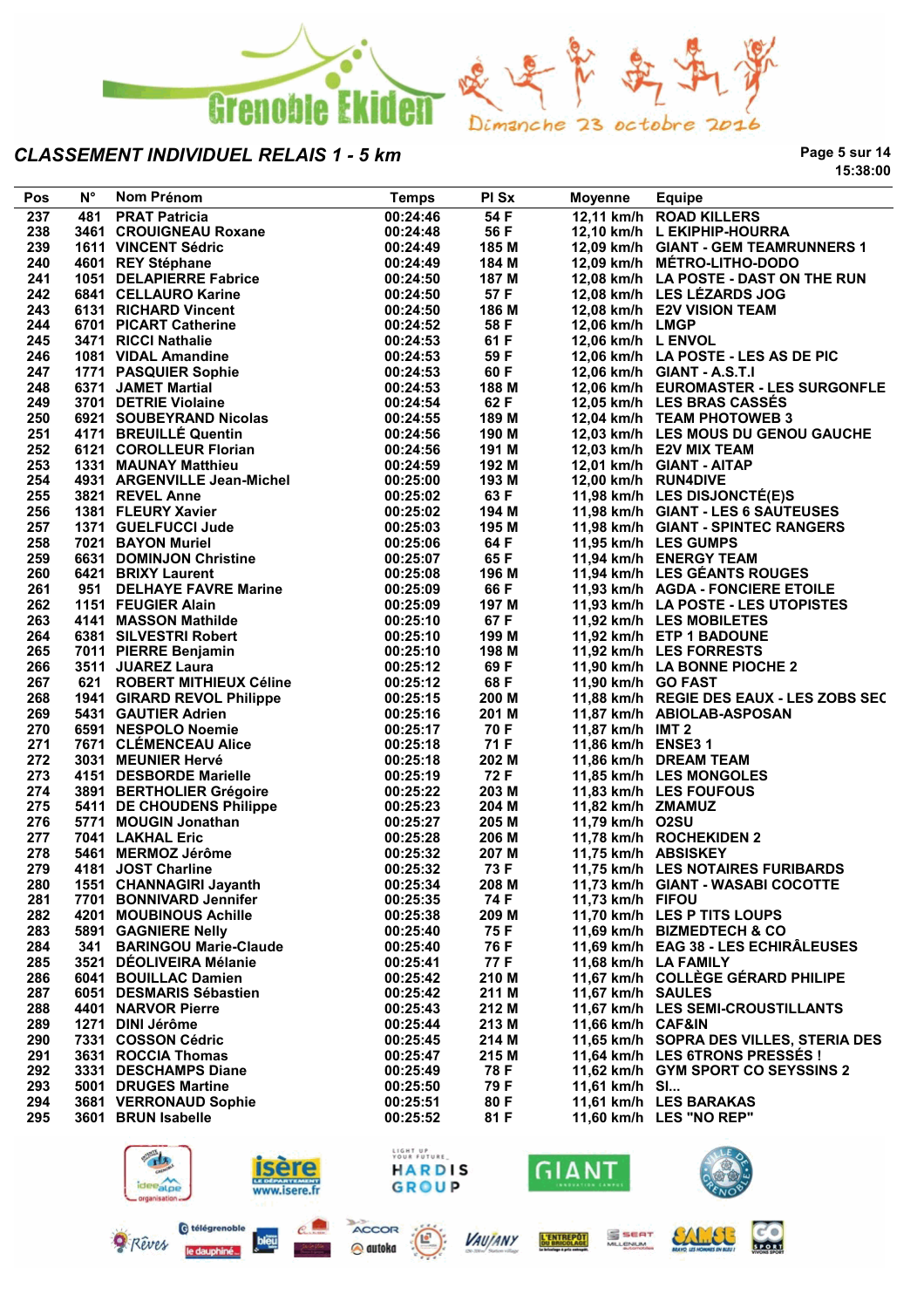

**Page 6 sur 14 15:38:00**

**CO** 

| Pos | $N^{\circ}$ | Nom Prénom                                                            | <b>Temps</b> | PI Sx | <b>Moyenne</b>      | Equipe                                 |
|-----|-------------|-----------------------------------------------------------------------|--------------|-------|---------------------|----------------------------------------|
| 296 |             | 6521 FAURE Nicolas                                                    | 00:25:53     | 216 M | 11,59 km/h HEAD     |                                        |
| 297 |             | 5331 THAIZE Sandrine                                                  | 00:25:54     | 82 F  |                     | 11,58 km/h UN DEUX DROIT GRENOBLE      |
| 298 |             | 3781 PELLEGRINO Florian                                               | 00:25:54     | 218 M | 11,58 km/h LES COUS |                                        |
| 299 |             | 4191 MANSI Vincent                                                    | 00:25:54     | 217 M |                     | 11,58 km/h LES OUFOUFS                 |
| 300 |             | 5551 SOLMAZ Enes                                                      | 00:25:55     | 220 M |                     | 11,58 km/h ADQUO ET ASSOCIES           |
| 301 |             | 1831 OULES Anthony                                                    | 00:25:55     | 219 M |                     | 11,58 km/h LES RAY-FORMÉS              |
| 302 |             | 5511 AMRAOUI Mohamed                                                  | 00:25:56     | 221 M | 11,57 km/h ADEMIS 1 |                                        |
| 303 |             | 1091 ROGY Francis                                                     | 00:25:58     | 223 M |                     | 11,55 km/h LA POSTE - LES FRAPPADINGOS |
| 304 |             | 5931 BALTOGLU Charles-Eric                                            | 00:25:58     | 222 M |                     | 11,55 km/h BPIFRANCE ANNECY            |
| 305 |             | 7291 STEPHAN Julien                                                   | 00:25:59     | 224 M |                     | 11,55 km/h SMILE GRENOBLE              |
| 306 |             | 1871 CONTE Denis                                                      | 00:26:00     | 225 M | 11,54 km/h RAYACTIF |                                        |
| 307 |             | 4691 BARTHELEMY Marie-Christine                                       | 00:26:00     | 83 F  |                     | 11,54 km/h OISANS EN COURANT2          |
| 308 |             | 4101 DURAND Jean Michel                                               | 00:26:00     | 226 M |                     | 11,54 km/h LES LOUPS DU GRÉSIVAUDAN    |
| 309 |             | 2101 GOMEZ DE MERCADO Philippe                                        | 00:26:01     | 228 M |                     | 11,53 km/h LOCOMOTIVE TOMTOM           |
| 310 |             | 5351 DUVNJAK Didier                                                   | 00:26:01     | 229 M | 11,53 km/h VIN VIN  |                                        |
| 311 |             | 4881 LOPES Roger                                                      | 00:26:01     | 227 M | 11,53 km/h RIKITA   |                                        |
| 312 |             | 5371 VERPLANCK Claire                                                 | 00:26:02     | 84 F  | 11,52 km/h WIDIDITE |                                        |
| 313 |             | 7911 IDHASSI Taoufik                                                  | 00:26:02     | 230 M |                     | 11,52 km/h YAS ET SES BOYS             |
| 314 |             | 4081 PLICHON Severine                                                 | 00:26:05     | 85 F  |                     | 11,50 km/h LES LIEVRES ET LES TORTUES  |
| 315 |             | 4461 PEROT Philippe                                                   | 00:26:06     | 231 M |                     | 11,49 km/h LES TORTUE 2                |
| 316 |             |                                                                       | 00:26:08     | 232 M |                     | 11,48 km/h LA CHANDELLE                |
| 317 |             |                                                                       | 00:26:08     | 86 F  |                     | 11,48 km/h LES COYOTES                 |
| 318 |             | 4461 - CYMANZIK Williams<br>1301 SANCHEZ Audrey<br>2171 GAUDY Vincent | 00:26:10     | 234 M |                     | 11,46 km/h MINUTE PAPILLONS            |
| 319 |             |                                                                       | 00:26:10     | 233 M |                     | 11,46 km/h TEAM GO SPORT GRAND PLACE   |
| 320 |             | 7921 MELENDEZ Arnaud                                                  | 00:26:12     | 235 M |                     | 11,45 km/h TEAM NOVOTEL LES SLEEP&RUN  |
| 321 |             | 2681 CHARAVIN-COCUZZA Marie                                           | 00:26:17     | 87 F  |                     | 11,41 km/h 1001 PATTES                 |
| 322 |             | 2091 CALCAGNY Eric                                                    | 00:26:18     | 236 M |                     | 11,41 km/h LOCOMOTIVE LOCOMÔM S        |
| 323 |             | 2391 ITEPRAT Blaise                                                   | 00:26:19     | 238 M |                     | 11,40 km/h ST_ARTIFLETTE               |
| 324 |             | 3361 CHABANOLES Nicolas                                               | 00:26:19     | 237 M |                     | 11,40 km/h HOMARD ATHON                |
| 325 |             | 7311 GOURGIN Adeline                                                  | 00:26:19     | 88 F  |                     | 11,40 km/h RUNNING ADDICT              |
| 326 |             | 2721 BOUGUESSA Yanis                                                  | 00:26:20     | 239 M | 11,39 km/h ADAJ     |                                        |
| 327 |             | 5041 ALLANIC Aurélie                                                  | 00:26:20     | 89 F  |                     | 11,39 km/h SPRITZ ATTITUDE             |
| 328 |             | 4561 CUSTODIO Luis                                                    | 00:26:22     | 241 M |                     | 11,38 km/h LULLIS&LULLAS               |
| 329 |             | 2931 SIBILLE Florent                                                  | 00:26:22     | 240 M |                     | 11,38 km/h DAGHE DIONYSOS              |
| 330 |             | 4271 BARCHASZ Céline                                                  | 00:26:22     | 90 F  |                     | 11,38 km/h LES PIEDS NICKES            |
| 331 |             | 2111 TUREAU Olivier                                                   | 00:26:23     | 243 M |                     | 11,37 km/h LOCOMOTIVE AVERY 1          |
| 332 |             | 1911 TRANCHAND Pierre-François                                        | 00:26:23     | 242 M |                     | 11,37 km/h CC LE GRÉSIVAUDAN 3         |
| 333 |             | 6061 MASOUNAVE Gaelle                                                 | 00:26:24     | 92 F  |                     | 11,36 km/h LES PIERRES DU BOIS         |
| 334 |             | 7711 MARTOIA Julie                                                    | 00:26:24     | 91 F  |                     | 11,36 km/h LES CAÏMANS                 |
| 335 |             | 2691 DESSOMBZ Mathieu                                                 | 00:26:28     | 245 M | 11,34 km/h 118 218  |                                        |
| 336 |             | 6261 BLANC Alexandre                                                  | 00:26:28     | 244 M |                     | 11,34 km/h ELOQUANT ECOUTE             |
| 337 |             | 6611 GUIRAL Véronique                                                 | 00:26:30     | 93 F  |                     | 11,32 km/h ISEA TEAM                   |
| 338 |             | 1221 GARCIA Lionel                                                    | 00:26:31     | 246 M |                     | 11,31 km/h LA POSTE - TEAM 69 LA POSTE |
| 339 |             | 3641 BONNAT Laureen                                                   | 00:26:35     | 94 F  |                     | 11,29 km/h LES ALLUMÉS DE LA CHIMIE    |
| 340 |             | 2941 CARRIER Christophe                                               | 00:26:36     | 95 F  |                     | 11,28 km/h DAHU Ø NOIX TEAM PASINI     |
| 341 |             | 7901 BEYNET David                                                     | 00:26:36     | 247 M |                     | 11,28 km/h THE RUNNING BLUE TEAM       |
| 342 |             | <b>1041 HAURE Nicolas</b>                                             | 00:26:37     | 248 M |                     | 11,27 km/h LA POSTE - COLISSIMO LYON   |
| 343 |             | 2401 SICARD Isabelle                                                  | 00:26:39     | 96 F  |                     | 11,26 km/h ST PASFACILE                |
| 344 | 331         | <b>EMONAT Nadine</b>                                                  | 00:26:40     | 97 F  |                     | 11,25 km/h EAG 38 - GUC ATHLE SANTE 3  |
| 345 |             | 6661 SARRAZIN Johan                                                   | 00:26:40     | 249 M |                     | 11,25 km/h I LOVE MY PROSTATE 1        |
| 346 |             | 6651 MARILLAT Céline                                                  | 00:26:41     | 98 F  |                     | 11,24 km/h KINEPHYSIO 2                |
| 347 |             | 1711 TRUNG Le Thanh                                                   | 00:26:42     | 250 M |                     | 11,24 km/h GIANT - SPINTEC TORQUE      |
| 348 |             | 2581 LEVY Didier                                                      | 00:26:42     | 252 M |                     | 11,24 km/h ST DEDJMN                   |
| 349 |             | 1291 CUTAIA Carole                                                    | 00:26:42     | 99 F  |                     | 11.24 km/h COURS TOUJOURS !            |
| 350 |             | 2441 BROUTIN Mikael                                                   | 00:26:42     | 251 M |                     | 11,24 km/h ST_REET_FIGHTER             |
| 351 |             | 4291 MILLON FREMILLON Bruno                                           | 00:26:44     | 253 M |                     | 11,22 km/h LES QUIDAMS                 |
| 352 |             | 4741 BOMBART Christophe                                               | 00:26:45     | 254 M |                     | 11,21 km/h ORONA S TEAM                |
| 353 |             | 6761 PELLETANT Stéphanie                                              | 00:26:45     | 100 F | 11,21 km/h MC2      |                                        |
| 354 |             | 7601 CREUS-MUNTAL Muriel                                              | 00:26:46     | 101 F |                     | 11,21 km/h LES IN-VINCI-BLES           |
|     |             |                                                                       |              |       |                     |                                        |
|     |             | $\sqrt{2}$                                                            | LIGHT UP     |       |                     | LLE A                                  |

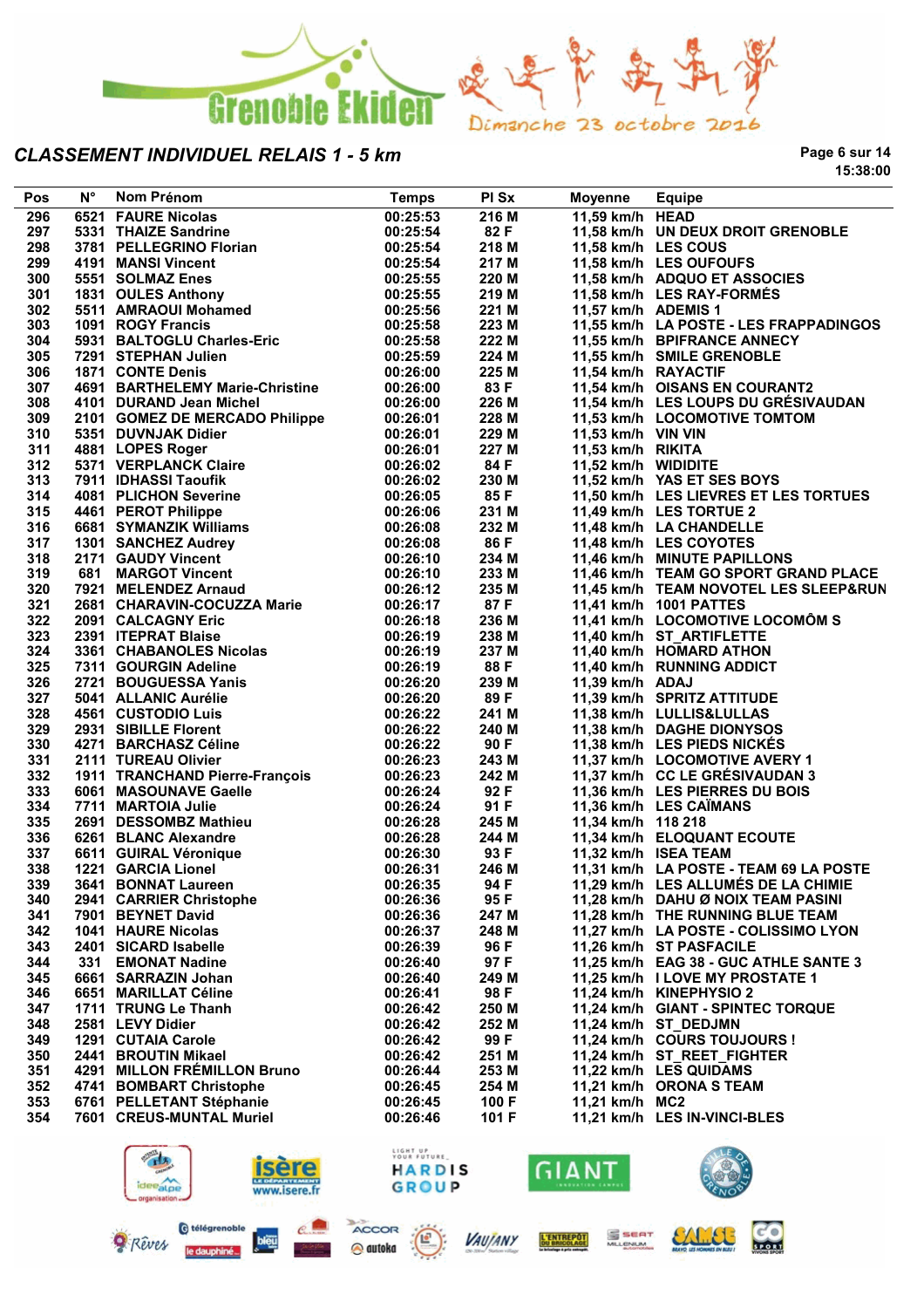

**Page 7 sur 14 15:38:00**

| Pos        | $N^{\circ}$ | Nom Prénom                                                               | <b>Temps</b>            | PI Sx          | Moyenne             | <b>Equipe</b>                           |
|------------|-------------|--------------------------------------------------------------------------|-------------------------|----------------|---------------------|-----------------------------------------|
| 355        |             | 6251 BOYOUD Sylvain                                                      | 00:26:47                | 102 F          |                     | 11,20 km/h ELOQUANT DIALOGUE            |
| 356        |             | 2971 REISS Pascale                                                       | 00:26:48                | 103 F          |                     | 11,19 km/h DES AILES POUR CHRISTIAN     |
| 357        |             | 2971 REIOUT NOONG<br>2551 LAPERGUE Sylvie                                | 00:26:49                | 104 F          |                     | 11,19 km/h LES ÉCLOPÉS                  |
| 358        |             | 2381 SUTTER Vincent                                                      | 00:26:49                | 255 M          |                     | 11,19 km/h ST_ELLA_BIEN _FRAICHE        |
| 359        |             | 2731 PARENT Charlotte                                                    | 00:26:50                | 105 F          |                     | 11,18 km/h ALOHA TOMIC                  |
| 360        |             | 3871 GIRY Vaihana                                                        | 00:26:51                | 106 F          |                     | 11,17 km/h LES FIERS DE HACHE           |
| 361        |             | 5751 ZAZA Christopher                                                    | 00:26:51                | 256 M          |                     | 11,17 km/h ABBÉ JUJU CHRISPRI           |
| 362        |             | 4121 FARNÓS VINALS Alba                                                  | 00:26:52                | 107 F          |                     | 11,17 km/h LES MARMOTTES QUI DÉPOTENT   |
| 363        |             | 4161 GERBAKA Stéphanie                                                   | 00:26:52                | 108 F          |                     | 11,17 km/h LES MOUS DU GENOU DROIT      |
| 364        |             | 4821 DI LENA Giulio                                                      | 00:26:55                | 257 M          | 11,15 km/h PROTÈME  |                                         |
| 365        |             | 4011 MATHIS Clémentine                                                   | 00:26:56                | 109 F          |                     | 11,14 km/h LES INDÉCIS                  |
| 366        |             | 501 CORGIER Alain                                                        | 00:26:56                | 258 M          | 11,14 km/h USSE 2   |                                         |
| 367        |             | 5141 BRUN Thierry                                                        | 00:26:56                | 259 M          |                     | 11,14 km/h TEAM CTA                     |
| 368        |             | 6291 LOZE Anne                                                           | 00:26:59                | 110 F          |                     | 11,12 km/h ENERDATA                     |
| 369        |             | 2011 VERCELLINO Stéphane<br>881 PALOMINO Ghislaine<br>7571 CROUZET Fanny | 00:27:00                | 260 M          |                     | 11,11 km/h LOCOMOTIVE - LES CHAMPAVECI  |
| 370        |             |                                                                          | 00:27:00                | 112 F          |                     | 11,11 km/h SAMSE - LES ENERGIQUES       |
| 371        |             | 7571 CROUZET Fanny                                                       | 00:27:00                | 111 F          |                     | 11,11 km/h SEYSSINET-PARISET - MÊME PAS |
| 372        |             | 5111 COLMENARES Josue                                                    | 00:27:01                | 261 M          |                     | 11,10 km/h TARAHUMARAS RECARGADO        |
| 373        |             | 1141 TOSCAN Patrice                                                      | 00:27:02                | 262 M          |                     | 11,10 km/h LA POSTE - LES TRÉMOLLOS     |
| 374        |             | 2131 OLLIVIER Céline                                                     | 00:27:05                | 113 F          |                     | 11,08 km/h LES PAPILLONS DE L ATLAS     |
| 375        |             | 1761 ARNAUDON Pauline                                                    | 00:27:06                | 114 F          |                     | 11,07 km/h GIANT - TEAM DAB             |
| 376        |             | 3961 JEAN-JEAN Lionel                                                    | 00:27:08                | 263 M          |                     | 11,06 km/h LES GROINS                   |
| 377        |             | 6971 ROUGEBOUX Frederic                                                  | 00:27:09                | 264 M          | 11,05 km/h PRESI    |                                         |
| 378<br>379 |             | 7621 SCHIAVO Emmanuelle                                                  | 00:27:10<br>00:27:11    | 115 F<br>116 F | 11,04 km/h WINOA    | 11,04 km/h GIANT - LES KIKIKOUR         |
| 380        |             | 1681 FRERY Frédérique<br>4221 BAUTISTA Yann                              | 00:27:11                | 265 M          |                     | 11,04 km/h LES PATA NEGRA               |
| 381        |             | 701 PAOLONI Fabrice                                                      | 00:27:12                | 266 M          |                     | 11,03 km/h HARDIS - LA 6E COMPAGNIE     |
| 382        |             | 5821 ASTOLFI Philippe                                                    | 00:27:12                | 267 M          |                     | 11,03 km/h BDO - EQUIPE 2               |
| 383        |             | 4641 SÉBASTIEN Cyril                                                     | 00:27:13                | 268 M          |                     | 11,02 km/h MOJITEAM                     |
| 384        |             | 2121 NOLL Sebastien                                                      | 00:27:14                | 269 M          |                     | 11,02 km/h LES MORPHOS                  |
| 385        |             | 6351 CHARPY Delphine                                                     | 00:27:14                | 117 F          |                     | 11,02 km/h EUROMASTER - LES DEGOMMEUS   |
| 386        |             |                                                                          | 00:27:15                | 118 F          |                     | 11,01 km/h PHARMACHU TEAM               |
| 387        |             | 5991 DESRUET Marie Dominique<br>7851 FACCHIN Clémentine                  | 00:27:16                | 119 F          |                     | 11,00 km/h LE GRATIN DAUPHINOIS         |
| 388        |             | 5201 DELIRY Hélène                                                       | 00:27:16                | 120 F          |                     | 11,00 km/h TEAM PONTOISE                |
| 389        |             | 2991 BENOIT-JANIN Mickaël                                                | 00:27:17                | 270 M          |                     | 11,00 km/h DIOTS POLENTE                |
| 390        |             | 3851 KARIMA Cherifi                                                      | 00:27:18                | 121 F          |                     | 10,99 km/h LES F LAMBÉ                  |
| 391        |             | 7661 DEKHIL Marwan                                                       | 00:27:18                | 271 M          |                     | 10,99 km/h COURIR À GRENOBLE            |
| 392        |             | 571 ROIBET Fabrice                                                       | 00:27:19                | 272 M          |                     | 10,98 km/h CERA - BE FAN S              |
| 393        |             |                                                                          | 00:27:20                | 274 M          | 10,98 km/h SINDRA   |                                         |
| 394        |             | 7271 NECTOUX Julien<br>3551 LAGNEUX Damien<br>5221 DUSE Estelle          | 00:27:20                | 273 M          |                     | 10,98 km/h LA TEAM LAGNEUX              |
| 395        |             |                                                                          | 00:27:21                | 122 F          |                     | 10,97 km/h TEAM SEYSSINET               |
| 396        |             | 3381 LOISY Eric                                                          | 00:27:21                | 275 M          |                     | 10,97 km/h INDESTRUCTIBLE BOYS          |
| 397        |             | 6671 COMPIN Simon                                                        | 00:27:22                | 276 M          |                     | 10,96 km/h I LOVE MY PROSTATE 2         |
| 398        |             |                                                                          | 00:27:23                | 277 M          |                     | 10,96 km/h PAGORA 1                     |
| 399        |             | 4021 ZEMMA Anastasia                                                     | 00:27:24                | 123 F          |                     | 10,95 km/h LES INSPECTEURS D ERIC       |
| 400        |             | 2921 LETZ Olivier                                                        | 00:27:24                | 278 M          |                     | 10,95 km/h COURS ASTÉRIXME, COUUURS !!  |
| 401        |             | 1181 MENDEZ Cécile                                                       | 00:27:24                | 124 F          |                     | 10,95 km/h LA POSTE - OTAKE             |
| 402        |             | 7261 TALFER-GAMBEY Samuel                                                | 00:27:27                | 279 M          |                     | 10,93 km/h SII FUNGENIEUR 2             |
| 403        |             | 3841 ROSENBLATT Cécilia                                                  | 00:27:30                | 125 F          |                     | 10,91 km/h LES ENCLUMES VOLANTES        |
| 404        |             | 4471 MANTE Guillaume                                                     | 00:27:31                | 280 M          |                     | 10.90 km/h LES TORTUES 1                |
| 405        |             | 7181 VANDERMARCQ Adeline                                                 | 00:27:31                | 126 F          | 10,90 km/h UP-CHIRP |                                         |
| 406        |             | 7171 CORACIN Michael                                                     | 00:27:33                | 281 M          |                     | 10,89 km/h DOWN-CHIRP                   |
| 407        |             | 4451 PONCET Nicolas                                                      | 00:27:34                | 283 M          |                     | 10,88 km/h LES TERMITES                 |
| 408        |             | 5531 BESSET Gisèle                                                       | 00:27:34                | 127 F          |                     | 10,88 km/h ADEUNIS-RF                   |
| 409        |             | 4991 VEDRENNE Frédéric                                                   | 00:27:34                | 282 M          |                     | 10,88 km/h SCOUTS SAINT JEAN            |
| 410        |             | 6711 LANSARD Fanny                                                       | 00:27:39                | 129 F          |                     | 10.85 km/h LUMIPLAN                     |
| 411        |             | 5481 FAUVERGUE Jade                                                      | 00:27:39                | 128 F          |                     | 10,85 km/h LA TEAM ACTIS 2016           |
| 412        |             | 4891 GRUMIAUX Mathieu                                                    | 00:27:40                | 284 M          |                     | 10,84 km/h ROSTAND ET PREVERT           |
| 413        |             | 7031 CARRA Delphine                                                      | 00:27:41                | 131 F          |                     | 10,84 km/h ROCHEKIDEN 1                 |
|            |             |                                                                          | LIGHT UP<br>YOUR FUTURE |                |                     |                                         |
|            |             | $H_{\lambda}$<br><b>Isère</b>                                            | HARDIS                  |                | GIANT               |                                         |
|            |             |                                                                          |                         |                |                     |                                         |





**VAUJANY** 



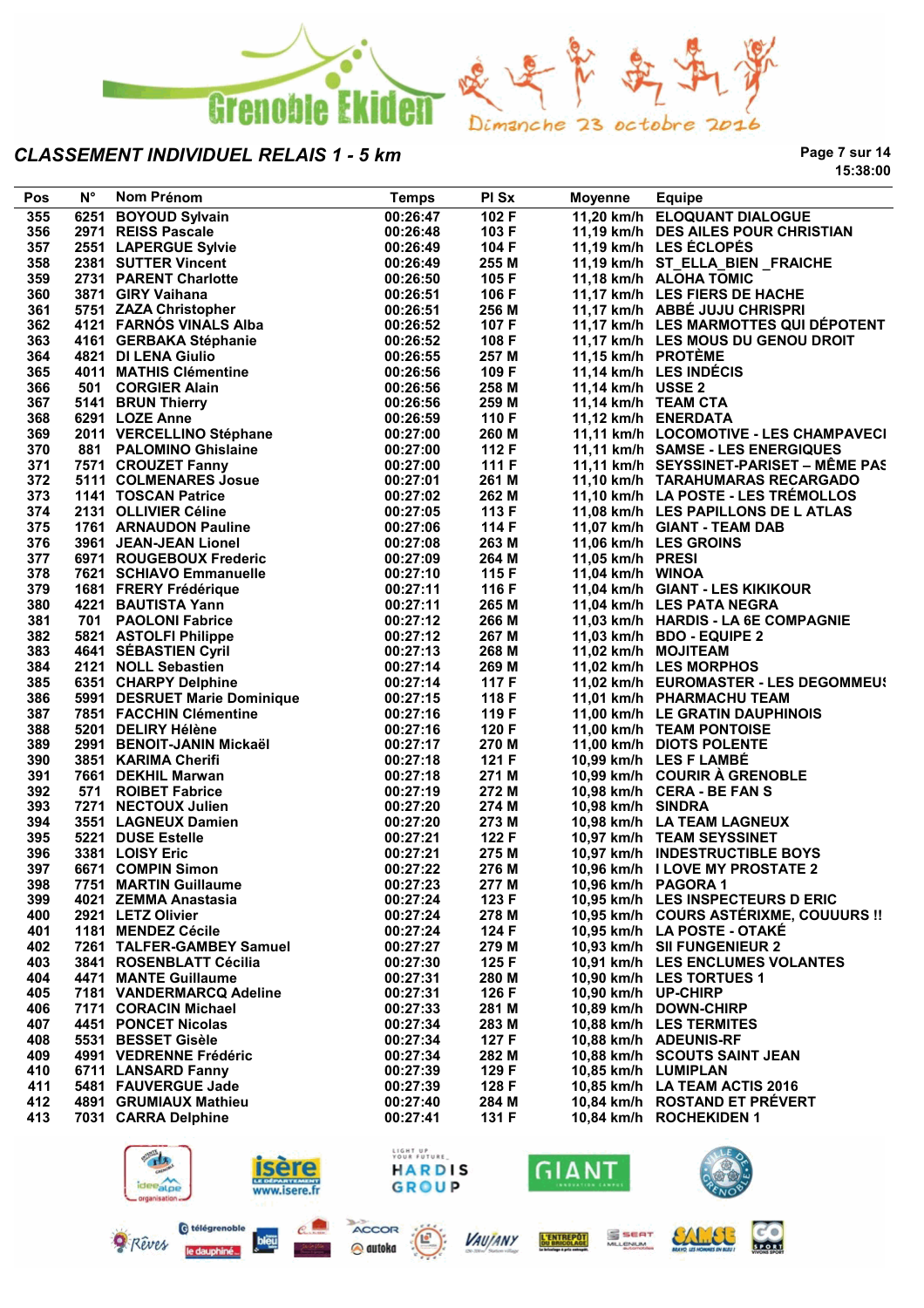

**Page 8 sur 14 15:38:00**

| Pos | $N^{\circ}$ | Nom Prénom                       | <b>Temps</b> | PI Sx | <b>Moyenne</b>      | Equipe                                   |
|-----|-------------|----------------------------------|--------------|-------|---------------------|------------------------------------------|
| 414 |             | 4091 TRUCHET Alexandre           | 00:27:41     | 286 M |                     | 10,84 km/h LES LOCAVORES                 |
| 415 |             | 2541 JOUAN Sebastien             | 00:27:41     | 285 M |                     | 10,84 km/h ST UPEFIANTS                  |
| 416 |             | 7071 CHABOUD CROUSAZ Stéphanie   | 00:27:41     | 130 F |                     | 10,84 km/h SCHNEIDER SERVICES            |
| 417 |             | 1461 SCHNEIDER Cécile            | 00:27:42     | 132 F |                     | 10,83 km/h GIANT - LES VIEUX DU STADE    |
| 418 |             | 7821 ZOUGAGH Hocine              | 00:27:42     | 287 M |                     | 10,83 km/h 5 GARS 1 FILLE                |
| 419 |             | 5261 ESPIAU Caroline             | 00:27:44     | 134 F |                     | 10,82 km/h THE FAMILY                    |
| 420 |             |                                  | 00:27:44     | 133 F |                     | 10,82 km/h TEAM LE DAUPHINE              |
|     |             | 2651 FERRERO Céline              |              |       |                     |                                          |
| 421 |             | 6981 MARBACH Ségolène            | 00:27:44     | 135 F |                     | 10,82 km/h LIRE ET COURIR - 3E EDITION   |
| 422 |             | 2181 PAOLINI Claire              | 00:27:47     | 136 F |                     | 10,80 km/h PAPILLONS À FOND              |
| 423 |             | 5391 CAPUANO Laetitia            | 00:27:47     | 137 F | 10,80 km/h YAUTHE   |                                          |
| 424 |             | 5031 BERGER Christophe           | 00:27:49     | 288 M |                     | 10,78 km/h SPOUTNIK TEAM                 |
| 425 |             | 6091 GASIGLIA Eugenie            | 00:27:49     | 138 F | 10,78 km/h CROUS 1  |                                          |
| 426 |             | 3581 MOUSSION Edouard            | 00:27:50     | 289 M |                     | 10,78 km/h LE CÔTÉ OBSCUR                |
| 427 |             | 1991 FLORE Magali                | 00:27:50     | 139 F |                     | 10,78 km/h LOCOMOTIVE - LES CHAMPAQUE    |
| 428 |             | 1951 LORENTE Fabienne            | 00:27:50     | 140 F |                     | 10.78 km/h LCOMOTIVE - LES CHAMPADUON.   |
| 429 |             | 7211 AGUADO Laura                | 00:27:53     | 141 F |                     | 10,76 km/h SIDAS12FEET                   |
| 430 |             | 3011 MONTEIRO Jean-Noel          | 00:27:53     | 290 M |                     | 10,76 km/h DON DU SANG LA POSTE - ORAN(  |
| 431 |             | 3281 LETOMBE Florian             | 00:27:54     | 291 M |                     | 10,75 km/h GALIFETTE EXPRESS             |
| 432 |             | 4911 VARNET Laurence             | 00:27:54     | 142 F |                     | 10,75 km/h RUN FAMILLY                   |
| 433 |             | 5721 LEGRAND Patricia            | 00:27:54     | 143 F |                     | 10,75 km/h BANQUE DE FRANCE 1            |
| 434 |             |                                  | 00:27:54     | 292 M |                     | 10,75 km/h SIEMENS TROIS                 |
|     |             | 7231 SAINTOMER Jean-François     |              |       |                     |                                          |
| 435 |             | 721 ADOBATI Philippe             | 00:27:55     | 293 M |                     | 10,75 km/h HARDIS - LES HARDISSIENS VOL/ |
| 436 |             | 4421 RADO Morgane                | 00:27:56     | 144 F |                     | 10,74 km/h LES SIX CLONES                |
| 437 |             | 1211 DÉAL Christian              | 00:27:56     | 294 M |                     | 10.74 km/h LA POSTE - SKY RUN            |
| 438 |             | 3771 FOL Chantal                 | 00:27:56     | 145 F |                     | 10,74 km/h LES COUREURS DU DIMANCHE M    |
| 439 |             | 4051 CHAPUIS Mathilde            | 00:27:58     | 146 F | 10,73 km/h LES KEEP |                                          |
| 440 |             | 7281 BONNET Elise-Anne           | 00:27:59     | 147 F |                     | 10,72 km/h SINÉTUDES                     |
| 441 |             | 3881 CLERC Zoé                   | 00:27:59     | 148 F |                     | 10,72 km/h LES FLÄNANT ROSES             |
| 442 |             | 2041 CACCIATORE Rémy             | 00:28:00     | 295 M |                     | 10,71 km/h LOCOMOTIVE ALLAN 3            |
| 443 |             | 3491 GERMAIN Corinne             | 00:28:00     | 149 F |                     | 10,71 km/h LA BELLE DONNE                |
| 444 |             | 5731 ROGER Maud                  | 00:28:01     | 150 F |                     | 10,71 km/h BANQUE DE FRANCE 2            |
| 445 |             | 2851 MADELON Natacha             | 00:28:02     | 151 F |                     | 10,70 km/h C EST A BOIRE QU IL NOUS FAUT |
| 446 |             | 5341 MASCHIO Myriam              | 00:28:03     | 153 F |                     | 10,70 km/h USSE FUSSE                    |
| 447 |             | 6001 EYSSERIC Hélène             | 00:28:03     | 152 F |                     | 10,70 km/h SCRUNNING TOX                 |
| 448 |             | 4521 LENGLART Lilo               | 00:28:04     | 154 F |                     | 10,69 km/h LILO S TEAM                   |
| 449 |             | 2741 CHAUMARD Sarah              | 00:28:04     | 155 F |                     | 10,69 km/h AMA DIEM MDC TEAM 1           |
|     |             |                                  |              |       |                     |                                          |
| 450 |             | 7741 BOUTONNET Elisa             | 00:28:06     | 156 F |                     | 10,68 km/h PAGORA 02                     |
| 451 |             | 1621 BOUCHARD Aude               | 00:28:06     | 157 F |                     | 10,68 km/h GIANT - MANU-CURE             |
| 452 |             | 6501 SAGNAL Marielle             | 00:28:08     | 158 F |                     | 10,66 km/h ORTHO BOOST                   |
| 453 |             | 2981 ESNAULT Patrick             | 00:28:08     | 296 M |                     | 10,66 km/h DIABETEAM                     |
| 454 |             | 7151 RAGON Xavier                | 00:28:09     | 298 M |                     | 10,66 km/h DEFI RUN 2016                 |
| 455 |             | 6341 COQUARD Jean François       | 00:28:09     | 297 M |                     | 10,66 km/h PAYANT TEAM                   |
| 456 |             | <b>4381 TESTANIERE Gilles</b>    | 00:28:12     | 299 M |                     | 10.64 km/h LES RUNNING POTATOES          |
| 457 |             | 1321 BERTRAND Elsa               | 00:28:12     | 159 F |                     | 10,64 km/h TRANQUILLE MÉMÈRE !           |
| 458 |             | 5321 LI Ming                     | 00:28:13     | 300 M | 10,63 km/h TYPHOON  |                                          |
| 459 |             | 751 FAUBERT Philippe             | 00:28:15     | 301 M |                     | 10,62 km/h HARDIS - LES TORTUES HARDIS   |
| 460 |             | 7381 GAUTHIER Séverine           | 00:28:15     | 160 F | 10,62 km/h STEBAT 2 |                                          |
| 461 |             | 4801 PERROUD Florence            | 00:28:16     | 162 F |                     | 10,61 km/h PORTE DE L ISÈRE              |
| 462 |             | 1561 BETEVA Antonia              | 00:28:16     | 161 F |                     | 10,61 km/h GIANT - BLISS TEAM            |
| 463 |             | 5681 DE DARASSUS Anne            | 00:28:17     | 163 F | 10,61 km/h ATOS 2   |                                          |
| 464 |             | 3001 REY Pervenche               | 00:28:18     | 164 F | 10,60 km/h DIX TEAM |                                          |
| 465 |             | 5271 BERTIN Eric                 | 00:28:19     | 303 M |                     | 10,59 km/h THE FLYING TURTLES            |
|     |             |                                  |              |       |                     |                                          |
| 466 |             | 5611 DESSUP Daniel               | 00:28:19     | 302 M | 10,59 km/h AMCOR 1  |                                          |
| 467 |             | 2881 FEREY Céline                | 00:28:20     | 165 F |                     | 10,59 km/h CETTE ANNÉE ON S APPELLE AU   |
| 468 |             | 5011 POSTAL Anna Virginia        | 00:28:20     | 166 F | 10,59 km/h SIX BEES |                                          |
| 469 |             | 4281 PERRIN Michèle              | 00:28:21     | 167 F |                     | 10,58 km/h LES PÔTES DU RHÔNE            |
| 470 |             | 4241 EBOUELE Joel Frances Arnaud | 00:28:21     | 304 M |                     | 10,58 km/h LES PETITE PEDESTRES          |
| 471 |             | 3531 BOERO Cristina              | 00:28:22     | 168 F |                     | 10,58 km/h LA SIX TEAM                   |
| 472 |             | 6391 GALTIER Anais               | 00:28:23     | 169 F |                     | 10,57 km/h ETP 2 ALL STARS               |
|     |             |                                  |              |       |                     |                                          |



bleu

**Q** Rêves

le daupi

 $\mathcal{C}$ 



@ autoka

LIGHT UP<br>YOUR FUTURE



L'ENTREPOT

**VAUJANY** 

S SEAT



**CO** 

EALLEE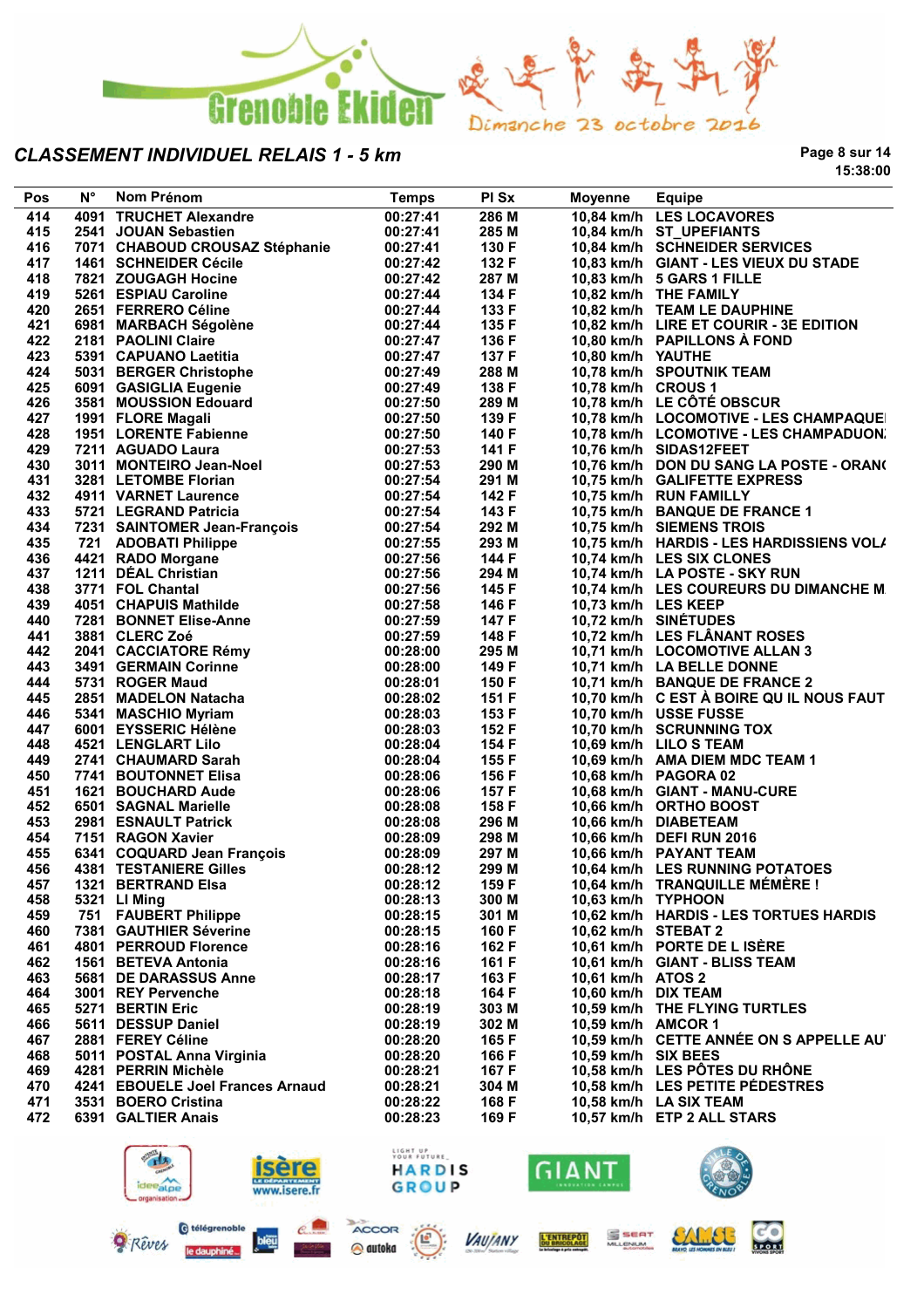

**Page 9 sur 14 15:38:00**

| Pos | $N^{\circ}$ | Nom Prénom                                                          | <b>Temps</b>            | PI Sx | <b>Moyenne</b>      | <b>Equipe</b>                       |
|-----|-------------|---------------------------------------------------------------------|-------------------------|-------|---------------------|-------------------------------------|
| 473 |             | 7081 BEIU Alina                                                     | 00:28:24                | 170 F |                     | 10,56 km/h SCHNEIDER TEAM           |
| 474 |             | 4481 GRATTARD Franck                                                | 00:28:26                | 305 M |                     | 10,55 km/h LES TORTUES GRIT         |
| 475 |             | 4401 BRIQUEL Florian<br>3661 WETTERWALD Louise                      | 00:28:26                | 306 M |                     | 10,55 km/h SEF DADDY                |
| 476 |             |                                                                     | 00:28:28                | 171 F |                     | 10,54 km/h LES BACHIBOU-SOUKS       |
| 477 |             | 2241 PERBET Sandrine                                                | 00:28:29                | 172 F |                     | 10,53 km/h RÊVE D ENFANTS           |
| 478 |             | 2761 CHATAL Constance                                               | 00:28:30                | 173 F |                     | 10,53 km/h AMBITION MAIS PAS QUE    |
| 479 |             | 7111 ARBET Maxime                                                   | 00:28:31                | 307 M |                     | 10,52 km/h ACTI MEMORY              |
| 480 |             | 6911 BLANC Philippe                                                 | 00:28:35                | 308 M |                     | 10,50 km/h TEAM PHOTOWEB 2          |
| 481 |             | 5961 ASTIER Astrid                                                  | 00:28:35                | 174 F |                     | 10,50 km/h LES ATOMIC GIRLS         |
| 482 |             | 3481 VALLA Manon                                                    | 00:28:37                | 176 F |                     | 10,48 km/h LA BANDE PASSANTE        |
| 483 |             | 1501 BERCHET Nadia                                                  | 00:28:37                | 175 F |                     | 10,48 km/h GIANT - LPA              |
| 484 |             | 4511 JUSSERANDOT Antonin                                            | 00:28:38                | 309 M |                     | 10,48 km/h LES VOISINS              |
| 485 |             | 1531 BRUNQUET Pauline                                               | 00:28:41                | 179 F |                     | 10,46 km/h GIANT - SYMMES 1         |
| 486 |             | 5801 LE ROUX Sophie                                                 | 00:28:41                | 178 F |                     | 10,46 km/h CHICKS'N'RUN             |
| 487 |             | 631 MUGNIER BROZ Amandine                                           | 00:28:41                | 177 F |                     | 10,46 km/h TEAM GO CHAMBÉRY         |
| 488 |             | 6441 CAICO Anthony                                                  | 00:28:42                | 310 M | 10,45 km/h GLÉNAT   |                                     |
| 489 |             | 6931 MOLY Remy                                                      | 00:28:43                | 311 M |                     | 10,45 km/h TEAM PHOTOWEB 4          |
| 490 |             | 6961 PFLAUM Peter                                                   | 00:28:45                | 313 M |                     | 10,43 km/h PREMO FRANCE             |
| 491 |             | 5851 LASCAUX Pascal                                                 | 00:28:45                | 312 M |                     | 10,43 km/h PÉCARRÉHÈMDÉ             |
| 492 |             | 2781 FERBER Rémi                                                    | 00:28:45                | 314 M | 10,43 km/h APASH    |                                     |
| 493 |             | 4371 JARRAND Franck                                                 | 00:28:46                | 315 M |                     | 10,43 km/h LES RUNNING FOX          |
| 494 |             | 6331 GISLE Patrick                                                  | 00:28:47                | 316 M | 10,42 km/h ETI      |                                     |
| 495 |             | 5621 CARRET Jean Louis                                              | 00:28:49                | 317 M | 10,41 km/h AMCOR 2  |                                     |
| 496 |             | 4791 GALTIER Muriel                                                 | 00:28:50                | 180 F |                     | 10,40 km/h PLUS VITE QUE LA LUMIÈRE |
| 497 |             | 4961 SACAREAU Florie<br>3981 ROIG Valérie                           | 00:28:50                | 181 F |                     | 10,40 km/h SACAREAUX & CO           |
| 498 |             |                                                                     | 00:28:52                | 182 F |                     | 10,39 km/h LES IMPROBABLES          |
| 499 |             | 1011 PAILHES Bénédicte                                              | 00:28:53                | 184 F |                     | 10,39 km/h LES BURKINETTES          |
| 500 |             | 2251 GOURDIN Elisabeth                                              | 00:28:53                | 183 F |                     | 10,39 km/h RÊVE D EXPLOITS          |
| 501 |             | 1421 CIRICA Claire                                                  | 00:28:56                | 185 F |                     | 10,37 km/h GIANT - DREAM TEAM SP    |
| 502 |             |                                                                     | 00:28:57                | 318 M |                     | 10,36 km/h BELETTES AND CO          |
| 503 |             | 2821   CRIQUET Aristide<br>7591   MOROTE Delia<br>7591 MOROTE Delia | 00:28:58                | 186 F |                     | 10,36 km/h LES SEXYNOIX             |
| 504 |             | 2301 LEBLANC Sébastien                                              | 00:28:58                | 319 M |                     | 10,36 km/h RÊVE DE FORCE6           |
| 505 |             | 5901 POLAKOVIC Sandrine                                             | 00:29:02                | 188 F |                     | 10,33 km/h BLUE ORTHO               |
| 506 |             | 3251 DERAISSE Aurélie                                               | 00:29:02                | 187 F |                     | 10,33 km/h FAT BOY TEAM             |
| 507 |             | 7471 STUCKI Nicolas                                                 | 00:29:03                | 320 M |                     | 10,33 km/h TOTAL SMH 2              |
| 508 |             | 7461 RIBES Pascal                                                   | 00:29:03                | 321 M |                     | 10,33 km/h TOTAL SMH 1              |
| 509 |             | 6081 DI VITO Fabrice                                                | 00:29:04                | 322 M |                     | 10,32 km/h CRÉART MONIE             |
| 510 |             | 1851 GALLERI Amandine                                               | 00:29:05                | 189 F |                     | 10,32 km/h LES RAYSCAPÉS            |
| 511 |             | 1901 FLAHAUT Bénédicte                                              | 00:29:08                | 190 F |                     | 10,30 km/h CC LE GRÉSIVAUDAN 2      |
| 512 |             |                                                                     | 00:29:10                | 191 F |                     | 10,29 km/h LES REV EILLÉS           |
| 513 |             | 2621   THIEULOY Dominique<br>6431   ESCAICH Séverine                | 00:29:10                | 192 F | 10,29 km/h GENEL    |                                     |
| 514 |             | 1281 CAVUOTO Aurélie                                                | 00:29:13                | 193 F |                     | 10,27 km/h ATACAM TEAM              |
| 515 |             | 6541 BOURRIN-REYNARD Ingrid                                         | 00:29:14                | 195 F | 10,26 km/h IAB-1    |                                     |
| 516 |             | 7411 BLANCHETON Marine                                              | 00:29:14                | 194 F | 10,26 km/h STRMTG 2 |                                     |
| 517 |             | 6581 GILLES Valerie                                                 | 00:29:15                | 196 F | 10,26 km/h IMT 1    |                                     |
| 518 |             | 2871 SCHMITT Caroline                                               | 00:29:16                | 323 M |                     | 10,25 km/h CAHEDONIO                |
| 519 |             | 3221 MOITEIRO Francoise                                             | 00:29:17                | 198 F | 10,24 km/h FAMILY   |                                     |
| 520 |             | 6531 ANGELINI Silvana                                               | 00:29:17                | 197 F |                     | 10,24 km/h RUN4HELP                 |
| 521 |             | 361 PRATO Agnes                                                     | 00:29:20                | 199 F |                     | 10,23 km/h EAG 38 - VIZILLE TEAM1   |
| 522 |             | 3171 GEORGEL Judith                                                 | 00:29:22                | 201 F |                     | 10,22 km/h ESCALE GRENOBLE          |
| 523 |             | <b>1471 NIVLET BARBIER Laure</b>                                    | 00:29:22                | 200 F |                     | 10,22 km/h GIANT - CLIN ATTACK      |
| 524 |             | 2231 SATTLER Jean-Luc                                               | 00:29:22                | 324 M |                     | 10,22 km/h RÊVE AU LUTION           |
| 525 |             | 5071 ARAUJO Coralie                                                 | 00:29:23                | 202 F |                     | 10,21 km/h SUPER TEAM               |
| 526 |             | 4921 MERLET Adeline                                                 | 00:29:25                | 203 F |                     | 10,20 km/h RUN TO FAILURE           |
| 527 |             | 1111 DIDIER Sylvie                                                  | 00:29:25                | 204 F |                     | 10,20 km/h LA POSTE - LES NÉNETTES  |
| 528 |             | 3351 WROBEL Florence                                                | 00:29:27                | 205 F |                     | 10,19 km/h HMGFOREVER               |
| 529 |             | 2601 TIXIER Christophe                                              | 00:29:28                | 325 M |                     | 10,18 km/h CLINIQUE DES CÈDRES      |
| 530 |             | 5951 ATTREE Ina                                                     | 00:29:29                | 206 F |                     | 10,18 km/h LES TOXIQUES             |
| 531 |             | 1351 ZOUAOUI Anis                                                   | 00:29:30                | 326 M |                     | 10,17 km/h GIANT - HURRICANE 3      |
|     |             |                                                                     |                         |       |                     |                                     |
|     |             |                                                                     | LIGHT UP<br>YOUR FUTURE |       |                     |                                     |
|     |             |                                                                     | <b>HARDIS</b>           |       | GIANT               |                                     |
|     |             | ideealpe                                                            |                         |       |                     |                                     |
|     |             | www.isere.fr<br>organisation.                                       | GROUP                   |       |                     |                                     |







**CO** 

**SALL** 

S SEAT

**L'ENTREPOT**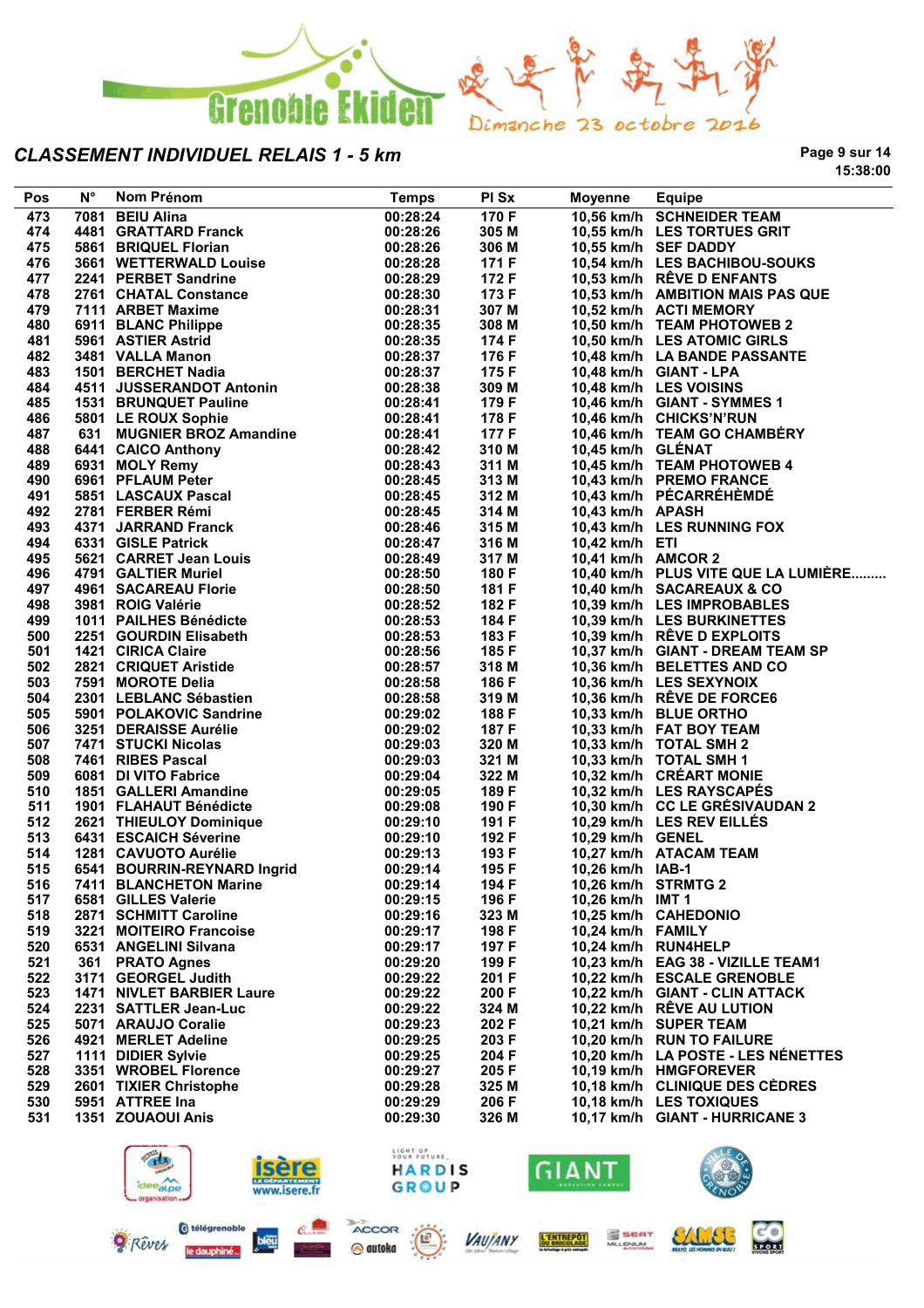

**Page 10 sur 14 15:38:00**

| Pos | $N^{\circ}$ | Nom Prénom                                                                                                        | <b>Temps</b> | PI Sx | <b>Moyenne</b>      | <b>Equipe</b>                            |
|-----|-------------|-------------------------------------------------------------------------------------------------------------------|--------------|-------|---------------------|------------------------------------------|
| 532 |             | 6881 MAZZITELLI Sandrine                                                                                          | 00:29:32     | 207 F |                     | 10,16 km/h ORANGE TEAM RH                |
| 533 |             | 6551 HATAT Anne-Sophie                                                                                            | 00:29:33     | 208 F | 10,15 km/h IAB-2    |                                          |
| 534 |             | 581 GOMEZ Sofia                                                                                                   | 00:29:34     | 209 F |                     | 10,15 km/h CERA - LES PASTROPVITE        |
| 535 |             | 6821 KILIAN Christelle                                                                                            | 00:29:35     | 210 F |                     | 10,14 km/h MINITUBES CREW                |
| 536 |             |                                                                                                                   | 00:29:36     | 327 M |                     | 10,14 km/h SAMSE - THE LAST              |
| 537 |             | 6821   KILIAN Christelle<br>901    MENESSON Thierry<br>711    VILLE Quentin                                       | 00:29:39     | 328 M |                     | 10,12 km/h HARDIS - LES COUREURS INDIEN: |
| 538 |             |                                                                                                                   | 00:29:39     | 211 F |                     |                                          |
|     |             | 7251 MUNARI Delphine                                                                                              |              |       |                     | 10,12 km/h SII FUNGENIEUR 1              |
| 539 |             | 5921 WILBERT Catherine                                                                                            | 00:29:40     | 212 F |                     | 10,11 km/h TEAM BPE                      |
| 540 |             | 3571 HUET Marie                                                                                                   | 00:29:42     | 214 F |                     | 10,10 km/h LE COEUR DE MEULE             |
| 541 |             | 3561 BESCOND Laurence                                                                                             | 00:29:42     | 213 F |                     | 10,10 km/h LAFFREY TEAM                  |
| 542 |             | 5881 MION Mélanie                                                                                                 | 00:29:42     | 215 F |                     | 10,10 km/h COYOTTE BMX                   |
| 543 |             | 5871 BOCQUET Adeline                                                                                              | 00:29:43     | 218 F |                     | 10,10 km/h BIP BIP BMX                   |
| 544 |             | 6691 GIRARD Pauline                                                                                               | 00:29:43     | 216 F |                     | 10,10 km/h CHERCHE PAS, ON TROUVE !      |
| 545 |             | 5241 BENSADOUN Elsa                                                                                               | 00:29:43     | 217 F | 10,10 km/h TEAM VIF |                                          |
| 546 |             | 2791 MONDAUD Thomas                                                                                               | 00:29:44     | 329 M |                     | 10,09 km/h BAC TEAM                      |
| 547 |             |                                                                                                                   | 00:29:45     | 219 F |                     | 10,08 km/h ST_JOSEPH_CUVÉE_PAPILLON      |
| 548 |             |                                                                                                                   | 00:29:47     | 220 F |                     | 10,07 km/h LOCOMOTIVE - LES CHAMPAFILLI  |
| 549 |             | 2791 MONDAUD HUSHER<br>2421 RANICA Rossella<br>1981 HO-SHUI-LING Valérie<br>1981 HO-SHUI-LING Valérie             | 00:29:47     | 222 F |                     | 10,07 km/h LES AMIS DE CHAMP             |
| 550 |             | 6831 ROTA Cecile                                                                                                  | 00:29:47     | 221 F |                     | 10,07 km/h LES TORTUBES                  |
| 551 |             | 6561 MIROSHNIKOVA Kate                                                                                            | 00:29:48     | 223 F | 10,07 km/h IAB-3    |                                          |
| 552 |             | 3341 MIGNARD Margaux                                                                                              | 00:29:49     | 224 F |                     | 10,06 km/h HAPPY GIRLS CREW              |
| 553 |             | 1391 SAIB Mohamed                                                                                                 | 00:29:50     | 330 M |                     | 10,06 km/h GIANT - LES NASTY FITS        |
| 554 |             | <b>1121 LACALMONTIE Franck</b>                                                                                    | 00:29:51     | 331 M |                     | 10,05 km/h LA POSTE - LES PIC CADORS     |
| 555 |             | 4571 GIMENEZ Estelle                                                                                              | 00:29:51     | 225 F |                     |                                          |
|     |             |                                                                                                                   |              |       |                     | 10,05 km/h MAGIC PHARMACISTS             |
| 556 |             | 7141 HERARD Caroline                                                                                              | 00:29:51     | 226 F | 10,05 km/h C-CLERC  |                                          |
| 557 |             | 1971   VERCELLINO Cécile                                                                                          | 00:29:52     | 227 F |                     | 10,04 km/h LOCOMOTIVE - LES CHAMPADUPI   |
| 558 |             | 3241 CANGELOSI Isabelle                                                                                           | 00:29:52     | 229 F |                     | 10,04 km/h FAMILY TEAM                   |
| 559 |             | 2711 BASSARD Sylvie                                                                                               | 00:29:52     | 228 F |                     | 10,04 km/h 6 À LA SUITE                  |
| 560 |             | 6801 RAFFIN Julien                                                                                                | 00:29:53     | 332 M |                     | 10,04 km/h LES PETITS TUYAUX             |
| 561 |             | 6411 FOREL Carole                                                                                                 | 00:29:53     | 230 F |                     | 10,04 km/h LES ESTROPIÉS                 |
| 562 |             | 1751 GAERTNER Camille                                                                                             | 00:29:54     | 231 F |                     | 10,03 km/h GIANT - LES BGÉMIENS          |
| 563 |             | 6951 BRUGNOT Claire                                                                                               | 00:29:55     | 232 F |                     | 10,03 km/h LES MOMO WARRIORS             |
| 564 |             | 3971 RIBARD Dominique                                                                                             | 00:29:59     | 233 F |                     | 10,01 km/h LES HOP SOIS                  |
| 565 |             |                                                                                                                   | 00:30:00     | 234 F |                     | 10,00 km/h SUICIDE SQUAD                 |
| 566 |             |                                                                                                                   | 00:30:00     | 333 M | 10,00 km/h IKEADEN  |                                          |
| 567 |             | 5061 BOCCARD Audrey<br>5571 LAURET Mathieu<br>561 VICARI Tony<br>2961 ANGLADE Daniel<br>7391 WOOG Pauline         | 00:30:03     | 334 M |                     | 9,98 km/h CERA - 6 PRETS DU BUT          |
| 568 |             |                                                                                                                   | 00:30:05     | 335 M |                     | 9,97 km/h DEBLOC TEAM                    |
| 569 |             |                                                                                                                   | 00:30:07     | 235 F | 9,96 km/h STREIFF   |                                          |
| 570 |             | 5841 ROBERT Lucie                                                                                                 | 00:30:08     | 236 F |                     | 9,96 km/h BDO EQUIPE 3                   |
| 571 |             |                                                                                                                   | 00:30:09     | 336 M |                     | 9,95 km/h LES 3 COLLINES                 |
| 572 |             |                                                                                                                   | 00:30:10     | 237 F |                     | 9,94 km/h JEAN VILAR TEACHERS TEAM       |
| 573 |             |                                                                                                                   | 00:30:11     | 337 M |                     | 9,94 km/h TEAM ADIRA                     |
| 574 |             | 7941 SPINDLER Bertrand<br>3401 PETIT Magalie<br>5131 VIÉ Frédéric<br>4701 DEGLI Virginie<br>1581 GIACHIN Gabriele | 00:30:11     | 238 F |                     | 9,94 km/h OLD S&YOUNG                    |
| 575 |             | 1581 GIACHIN Gabriele                                                                                             | 00:30:13     | 239 F |                     | 9,93 km/h GIANT - SB - GREEN             |
| 576 |             | 3041 PINTADU Camille                                                                                              | 00:30:13     | 240 F |                     | 9,93 km/h DUBNDIDU CREW GRENOBLE #1      |
|     |             |                                                                                                                   |              |       |                     |                                          |
| 577 |             | 4111 FRANCOIS Anne Marie                                                                                          | 00:30:13     | 241 F |                     | 9,93 km/h LES LYONNES                    |
| 578 |             | 1591 KAPP Ulrike                                                                                                  | 00:30:13     | 242 F |                     | 9,93 km/h GIANT - SB - TURQUOISE         |
| 579 |             | 3121 VALENTIN Fabrice                                                                                             | 00:30:13     | 338 M | 9.93 km/h EKICAT    |                                          |
| 580 |             | 6721 BENKADDOUR Linda                                                                                             | 00:30:15     | 244 F |                     | 9,92 km/h MPE PONT DE CLAIX              |
| 581 |             | 6181 CANAPLE Aïda                                                                                                 | 00:30:15     | 243 F |                     | 9,92 km/h ECOLES DU SKI FRANÇAIS - LES I |
| 582 |             | 3271 FORTIER Charlotte                                                                                            | 00:30:21     | 245 F |                     | 9,88 km/h FORTISSIMO FAMILY              |
| 583 |             | 2201 BONNET Alexandre                                                                                             | 00:30:21     | 339 M |                     | 9,88 km/h RÊVENGE                        |
| 584 |             | 5601 CRUCHET BOURGEOIS Marie-Laure                                                                                | 00:30:22     | 246 F |                     | 9,88 km/h LES HAKA THÉ HI YES !          |
| 585 |             | 1361 DA SILVA Catarina                                                                                            | 00:30:22     | 247 F |                     | 9,88 km/h GIANT - LES "CATA-MARRANTS"    |
| 586 |             | 4651 PELLET Michel                                                                                                | 00:30:23     | 340 M | 9,87 km/h MOPPEC    |                                          |
| 587 |             | 3181 MEGEVAND Francie                                                                                             | 00:30:25     | 248 F |                     | 9.86 km/h EYBENS BOUGE!                  |
| 588 |             | 7931 PERRON Céline                                                                                                | 00:30:25     | 249 F |                     | 9.86 km/h LA BONNE PIOCHE 3              |
| 589 |             | 7641 PAFUNDI Anne-Laure                                                                                           | 00:30:27     | 250 F |                     | 9,85 km/h WINOA PROD                     |
| 590 |             | 5421 DE LAURENTIS Severine                                                                                        | 00:30:29     | 251 F |                     | 9,84 km/h 2R DAUPHINE                    |
|     |             |                                                                                                                   |              |       |                     |                                          |



le daupi

@ autoka



**VAUJANY** 



S SEAT

L'ENTREPOT



**CO** 

EALLEE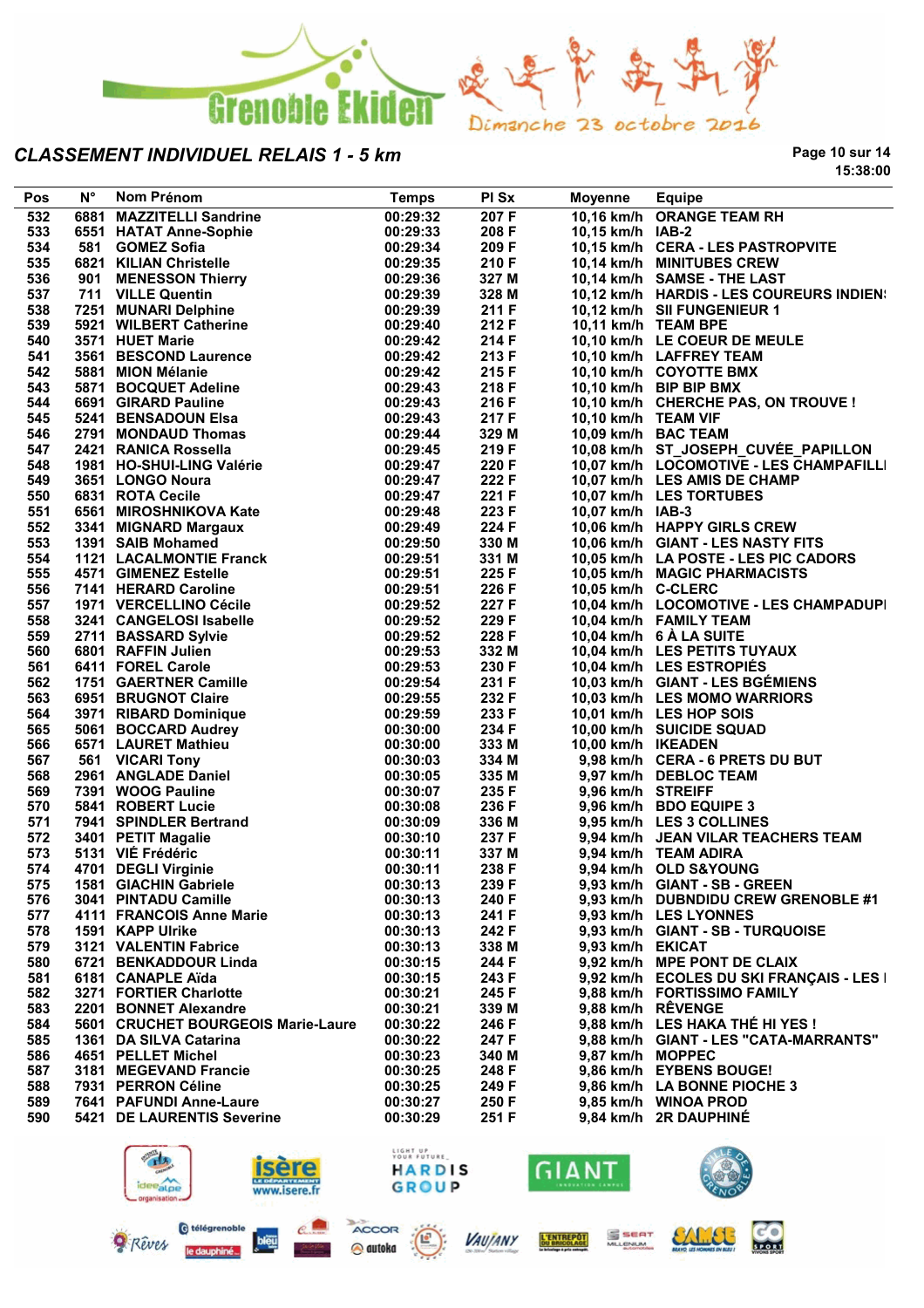

**Page 11 sur 14 15:38:00**

| Pos | $N^{\circ}$ | Nom Prénom                            | <b>Temps</b> | PI Sx | Moyenne          | <b>Equipe</b>                           |
|-----|-------------|---------------------------------------|--------------|-------|------------------|-----------------------------------------|
| 591 |             | 5441 OUDNI Mustapha                   | 00:30:31     | 341 M |                  | 9,83 km/h ABMS GROUPE IDF               |
| 592 |             | 2661 BELIN Chrystelle                 | 00:30:37     | 252 F |                  | 9,80 km/h TEAM LE DAUPHINE SPORT        |
| 593 |             | 1861 SERVIERE Sandrine                | 00:30:38     | 253 F |                  | 9,79 km/h LES RAYVOLTÉS                 |
| 594 |             | 3541 KOZMA Aline                      | 00:30:41     | 254 F |                  | 9,78 km/h LA SQUADRA                    |
| 595 |             | 2481 GALLITRE Michel                  | 00:30:47     | 343 M |                  | 9,75 km/h STOO SEXY                     |
| 596 |             | 851 DUFAU-JOEL Frédéric               | 00:30:47     | 342 M |                  | 9,75 km/h SAMSE - BRAVOTVA              |
| 597 |             | 4711 HENRY Elodie                     | 00:30:47     | 255 F |                  | 9,75 km/h OLYMPIQUE 1                   |
| 598 |             | 7401 GIRAUD Aurore                    | 00:30:47     | 256 F | 9,75 km/h STRMTG |                                         |
| 599 |             | 1651 BROCHAND Chrystel                | 00:30:50     | 257 F |                  | 9,73 km/h GIANT - JAMMIN GEMS           |
| 600 |             | 6891 BOUKHATEM Sonia                  | 00:30:52     | 258 F | 9,72 km/h SO SIX |                                         |
| 601 |             | 1631 BOUVET Clémentine                | 00:30:53     | 260 F |                  | 9,71 km/h GIANT - LES SUPERS WINNERS    |
| 602 |             | 1191 LACROSAZ Elodie                  | 00:30:53     | 259 F |                  | 9,71 km/h LA POSTE - RANNING            |
| 603 |             | 5091 BARBOSA Angela                   | 00:30:54     | 261 F |                  | 9,71 km/h T AVANCES OU BIEN!            |
| 604 |             | 5281 THOLLON Catherine                | 00:30:58     | 262 F |                  | 9,69 km/h THE M&M S TEAM                |
| 605 |             | 1891 BOUAMEUR Fayçal                  | 00:30:59     | 344 M |                  | 9,68 km/h CC LE GRÉSIVAUDAN 1           |
| 606 |             | 6941 MOREL Catherine                  | 00:31:00     | 263 F |                  | 9,68 km/h LES GUÉPARDS DE L INDUSTRIE   |
| 607 |             | 601 BARTHELEMY Bruno<br>5521 MACULE : | 00:31:02     | 345 M |                  | 9,67 km/h CERA - QUE CERA               |
| 608 |             | 5521 MAGUER Isabelle                  | 00:31:02     | 264 F |                  | 9,67 km/h ADEMIS 2                      |
| 609 |             | 3441 MESAS Catherine                  | 00:31:05     | 265 F |                  | 9,65 km/h KILOM EATERS                  |
| 610 |             | 4331 CHAFIOL Sylvain                  | 00:31:06     | 346 M |                  | 9,65 km/h LES RETARDATAIRES             |
| 611 |             | 2901 WEILEMANN Vincent                | 00:31:07     | 347 M |                  | 9,64 km/h CHIC & RUN                    |
| 612 |             |                                       | 00:31:08     | 267 F |                  | 9,64 km/h LES MATHEYSINS                |
| 613 |             | 4131 BALAY Maguy<br>6361 HARLE Anna   | 00:31:08     | 266 F |                  | 9,64 km/h EUROMASTER - LES INCREVABLE   |
| 614 |             | 4071 GAILLAIRD Laurie                 | 00:31:09     | 268 F |                  | 9,63 km/h LES KESKEJFÉLÀ                |
|     |             |                                       |              | 348 M |                  |                                         |
| 615 |             | 5671 REY Jean Francois                | 00:31:10     |       | 9,63 km/h ATOS 1 | 9.62 km/h LOTISSEMENT DE LA BALME       |
| 616 |             | 4541 ROUSSEAU Tatiana                 | 00:31:11     | 269 F |                  |                                         |
| 617 |             | 7511 NISSEN Elke                      | 00:31:12     | 270 F |                  | 9,62 km/h UGA UGA !                     |
| 618 |             | 871 BELLE Martine                     | 00:31:13     | 271 F |                  | 9,61 km/h SAMSE - LES "WINNERS"         |
| 619 |             | 2261 ZANVIT Alain                     | 00:31:14     | 349 M |                  | 9,61 km/h RÊVE D UN JOUR                |
| 620 |             | 7341 LEMAIRE Magali                   | 00:31:14     | 272 F |                  | 9,61 km/h SOS OXYGENE                   |
| 621 |             | 1781 GUERRY Yoann                     | 00:31:15     | 350 M |                  | 9,60 km/h APAJH DE GÉANT                |
| 622 |             | 1791 FURY Marc                        | 00:31:15     | 351 M |                  | 9,60 km/h APAJH DE VELOURS              |
| 623 |             | 731 STEFANOWSKI Katia                 | 00:31:15     | 274 F |                  | 9,60 km/h HARDIS - LES SEMI-CROUSTILLAI |
| 624 |             | 4411 BRANCIARD Laure                  | 00:31:15     | 273 F |                  | 9,60 km/h LES SEXY SUSHIS               |
| 625 |             | 6871 ANCEL Laura                      | 00:31:16     | 275 F |                  | 9,59 km/h YONG TONG TEAM                |
| 626 |             | 7201 DE CUVERVILLE Caroline           | 00:31:17     | 276 F |                  | 9,59 km/h SHORT EDITION 2               |
| 627 |             | 5691 N GUESSAN Patrick                | 00:31:17     | 352 M | 9,59 km/h ATOS 3 |                                         |
| 628 |             | 4301 PEYRE Cindy                      | 00:31:18     | 277 F |                  | 9,58 km/h LES RANDONNEURS :)            |
| 629 |             | 6451 CESARANO Ouarda                  | 00:31:19     | 278 F | 9,58 km/h EN6MAG |                                         |
| 630 |             | <b>1811 CHAVANT Fabrice</b>           | 00:31:19     | 353 M |                  | 9,58 km/h L APAJH TOURNE                |
| 631 |             | 4551 HAMEL Audrey                     | 00:31:21     | 279 F |                  | 9,57 km/h LUI ET ELLES                  |
| 632 |             | 5401 PATRUNO Sophie                   | 00:31:21     | 280 F |                  | 9,57 km/h ZEN ALTITUDE                  |
| 633 |             | 6011 DIMIER Julie                     | 00:31:26     | 281 F |                  | 9,54 km/h TEAM VIRO                     |
| 634 |             | 6221 GINGRAS Annick                   | 00:31:26     | 282 F |                  | 9,54 km/h LES HYDROS QUI CARBURENT P/   |
| 635 |             | 4341 FOURNIER Luca                    | 00:31:27     | 354 M |                  | 9,54 km/h LES REVOLUTIONNAIRES          |
| 636 |             | 2841 FOUGEROUSE Lucie                 | 00:31:29     | 283 F |                  | 9,53 km/h BUZZ L ECLAIR                 |
| 637 |             | 1541 XU Lin                           | 00:31:32     | 284 F |                  | 9,51 km/h GIANT - SYMMES 2              |
| 638 |             | 5561 BOURDEL Vinciane                 | 00:31:33     | 285 F |                  | 9,51 km/h LES CROCODILES EPICURIENS DI  |
| 639 |             | 5571 BAPTISTE Sarah                   | 00:31:34     | 286 F |                  | 9,50 km/h COACH CARBONE                 |
| 640 |             | 2831 DURRAFOURG Natacha               | 00:31:34     | 287 F |                  | 9,50 km/h BIS REPETITA                  |
| 641 |             | <b>1641 BESSON Aurore</b>             | 00:31:35     | 288 F |                  | 9,50 km/h GIANT - GEM TEAMRUNNERS 2     |
| 642 |             | 5211 LEBAS Alice                      | 00:31:37     | 289 F |                  | 9,49 km/h TEAM RAMDAM                   |
| 643 |             | 3991 GUILLON Stéphanie                | 00:31:37     | 290 F |                  | 9,49 km/h LES IMPROBABLES 2016          |
| 644 |             | 6771 LANDREIN Thomas                  | 00:31:43     | 355 M | 9,46 km/h EKINOX |                                         |
| 645 |             | 1691 MABED Josette                    | 00:31:44     | 292 F |                  | 9,45 km/h GIANT - KESKONFÉLA            |
| 646 |             | 7161 COSSALTER Cécile                 | 00:31:44     | 291 F | 9,45 km/h TAGADA |                                         |
| 647 |             | 5661 SOLNON Anne-Laure                | 00:31:45     | 293 F |                  | 9,45 km/h ARTELIA 2                     |
| 648 |             | 4721 HALBWACHS Claudine               | 00:31:45     | 294 F |                  | 9,45 km/h OLYMPIQUE 2                   |
| 649 |             | 7191 BAILLEUL Coralie                 | 00:31:47     | 296 F |                  | 9,44 km/h SHORT EDITION                 |
|     |             |                                       |              |       |                  |                                         |



bleu

Rêves

le daupt







GIANT

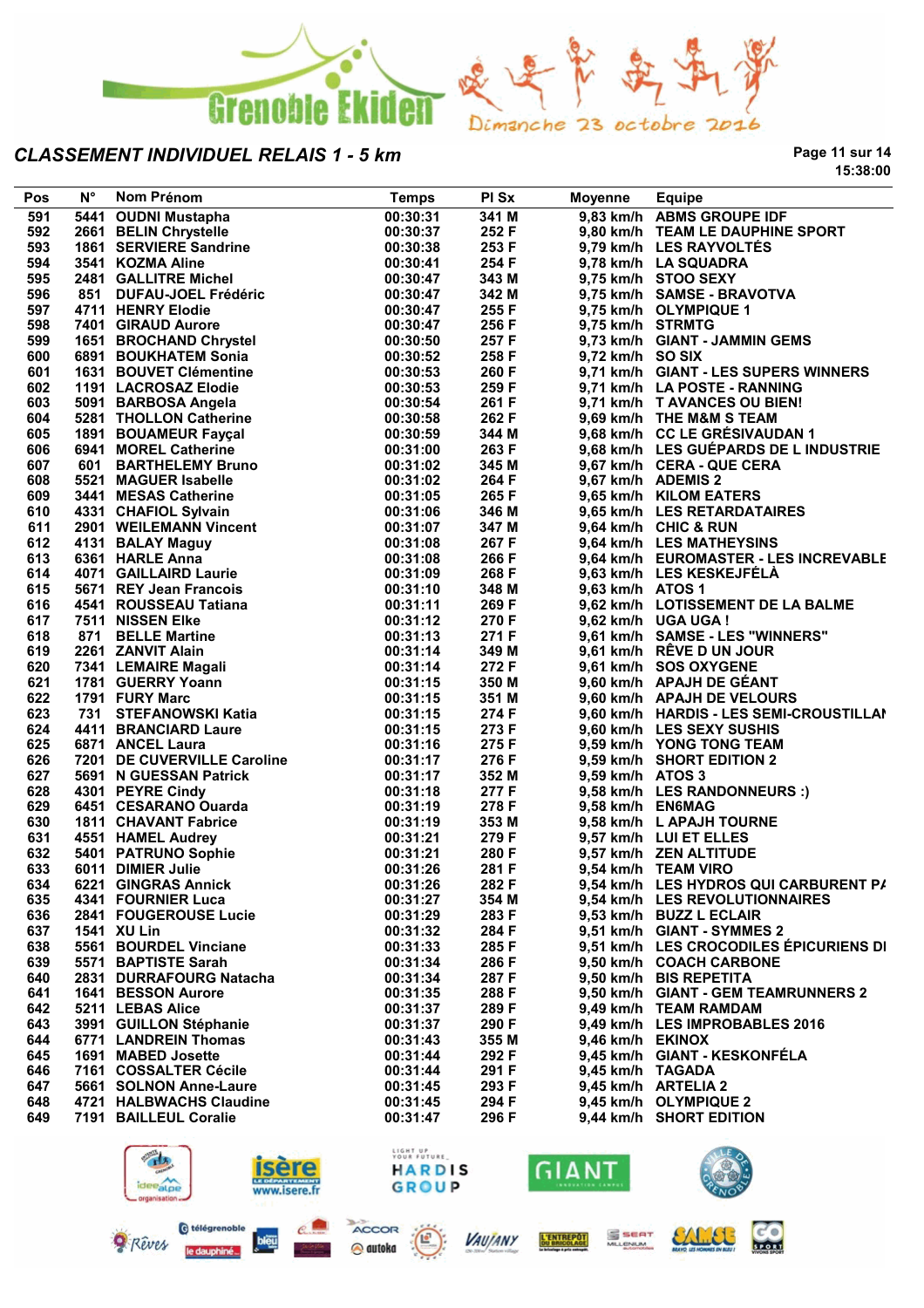

**Page 12 sur 14 15:38:00**

| <b>Pos</b> | Ν° | Nom Prénom                                                                                                                                                                                                                                         | <b>Temps</b> | PI Sx                   | Moyenne          | <b>Equipe</b>                           |
|------------|----|----------------------------------------------------------------------------------------------------------------------------------------------------------------------------------------------------------------------------------------------------|--------------|-------------------------|------------------|-----------------------------------------|
| 650        |    | <b>4871 REY GALIAY Emmanuelle</b>                                                                                                                                                                                                                  | 00:31:47     | 295F                    | 9,44 km/h RG&CO  |                                         |
| 651        |    | 311 ANDRIANONIVELO Marlène                                                                                                                                                                                                                         | 00:31:52     | 297 F                   |                  | 9,41 km/h EAG 38 - GUC ATHLE SANTE 1    |
| 652        |    | 6401 WERLE Julia                                                                                                                                                                                                                                   | 00:31:54     | 298 F                   | 9,40 km/h ALPHA  |                                         |
| 653        |    | 801 TERMOZ Elisabeth                                                                                                                                                                                                                               | 00:31:56     | 300 F                   |                  | 9,39 km/h SAMSE - EDB COMBOIRE TEAM 2   |
| 654        |    | 4831 VELY Helene                                                                                                                                                                                                                                   | 00:31:56     | 299 F                   |                  | 9,39 km/h R, M OU H                     |
| 655        |    | 3371 SPEDALE Vincente                                                                                                                                                                                                                              | 00:31:58     | 301 F                   |                  | 9,38 km/h IES MOTIVES                   |
| 656        |    | 7441 CRAWLEY Ailsa                                                                                                                                                                                                                                 | 00:31:59     | 302 F                   |                  | 9,38 km/h SYMBI O2                      |
| 657        |    |                                                                                                                                                                                                                                                    | 00:31:59     | 356 M                   |                  | 9,38 km/h FAMILLE WITH YIN              |
|            |    | 3211 HAMMACHI Djelloul                                                                                                                                                                                                                             | 00:31:59     |                         |                  |                                         |
| 658        |    | 7451 AKASBI Merwan                                                                                                                                                                                                                                 |              | 357 M                   |                  | 9,38 km/h SYMBIO H2                     |
| 659        |    | 6751 BEYNEY Inès                                                                                                                                                                                                                                   | 00:32:00     | 305 F                   |                  | 9,38 km/h MORTELS RUNNERS SANS ILLUSI   |
| 660        |    | 6731 DERBECOURT Aurélie                                                                                                                                                                                                                            | 00:32:00     | 304 F                   |                  | 9,38 km/h MORTELS RUNNERS SANS ILLUSI   |
| 661        |    | 6741 DE LEIRIS Véronique                                                                                                                                                                                                                           | 00:32:00     | 303 F                   |                  | 9,38 km/h MORTELS RUNNERS SANS ILLUSI   |
| 662        |    | 6151 DUCLOS Alix                                                                                                                                                                                                                                   | 00:32:01     | 306 F                   |                  | 9,37 km/h LA VOLOGNE                    |
| 663        |    | 4951 REINHART Emilie                                                                                                                                                                                                                               | 00:32:02     | 307 F                   |                  | 9,37 km/h RUNNING LADIES                |
| 664        |    | 3951 MANGUELIN Candice                                                                                                                                                                                                                             | 00:32:05     | 308 F                   |                  | 9,35 km/h LES GLOBES RUNNEUSES          |
| 665        |    | 7131 DUYCK Violaine                                                                                                                                                                                                                                | 00:32:09     | 309 F                   | 9,33 km/h SCPDG2 |                                         |
| 666        |    | 2641 ORDONEZ-PARRA Natalia                                                                                                                                                                                                                         | 00:32:11     | 310 F                   | 9,32 km/h B-UNIT |                                         |
| 667        |    | 7541 CARRIERE CAVAILLÉS Marjorie                                                                                                                                                                                                                   | 00:32:12     | 311 F                   |                  | 9,32 km/h VBA AVOCATS                   |
| 668        |    | 5791 COLLIGNON François                                                                                                                                                                                                                            | 00:32:17     | 358 M                   | 9,29 km/h BBM2   |                                         |
| 669        |    | 2061 CASSIN Claire                                                                                                                                                                                                                                 | 00:32:19     | 312 F                   |                  | 9,28 km/h LOCOMOTIVE AVERY 2            |
| 670        |    |                                                                                                                                                                                                                                                    | 00:32:20     | 313 F                   |                  | 9,28 km/h EKIDEN TOUT S K IL A          |
| 671        |    | 2061 CASSIN Clare<br>3141 KHUONG Stephanie<br>3671 COLIN Cécile<br>2341 LAFONT Isabelle<br>7481 VIGOURT Aurore<br>3811 CROZES Audrey<br>6201 FOURMENT Fany<br>5021 CHARVET Julie<br>3831 LOPEZ Sophie<br>3691 PELLISSIER Isabelle<br>811 STRANO St | 00:32:22     | 314 F<br>315 F<br>316 F |                  | 9,27 km/h LES BADISTES                  |
| 672        |    |                                                                                                                                                                                                                                                    | 00:32:23     |                         |                  | 9,26 km/h RÊVE TOUJOURS !               |
| 673        |    |                                                                                                                                                                                                                                                    | 00:32:24     | 316 F                   |                  | 9,26 km/h TRIDENTT GROUPE MARE NOSTR    |
| 674        |    |                                                                                                                                                                                                                                                    | 00:32:25     | 317 F                   |                  | 9,25 km/h LES DINDES DE CLAIX           |
| 675        |    |                                                                                                                                                                                                                                                    | 00:32:27     | 318 F                   |                  | 9,24 km/h CFE UNSA ENERGIES             |
| 676        |    |                                                                                                                                                                                                                                                    | 00:32:31     | 319 F                   | 9,23 km/h SNAILS |                                         |
| 677        |    |                                                                                                                                                                                                                                                    | 00:32:33     | 320 F                   |                  | 9,22 km/h LES DRAGONS KHANS             |
| 678        |    |                                                                                                                                                                                                                                                    | 00:32:36     | 321 F                   |                  | 9,20 km/h LES BOLIPAGRE                 |
| 679        |    |                                                                                                                                                                                                                                                    | 00:32:39     | 322 F                   |                  | 9,19 km/h SAMSE - EDB COMBOIRE TEAM 3   |
| 680        |    | 4901 TUY Annabelle                                                                                                                                                                                                                                 | 00:32:42     | 323 F                   |                  | 9,17 km/h ROUGE & CO                    |
| 681        |    | 4761 GAUTHIER Anne-Lise                                                                                                                                                                                                                            | 00:32:44     | 324 F                   |                  | 9,16 km/h PAPILLONS DE FOGAUTHIN        |
| 682        |    | 4851 FARGIER Valérie                                                                                                                                                                                                                               | 00:32:45     | 325 F                   |                  | 9,16 km/h RC ZAMIGOS RUGBY 2            |
|            |    |                                                                                                                                                                                                                                                    |              |                         |                  |                                         |
| 683        |    | 2141 DAUVERGNE Marion                                                                                                                                                                                                                              | 00:32:45     | 326 F                   |                  | 9,16 km/h LES PAPILLONS PRIS L APÉRO HI |
| 684        |    | 1161 LECORRE Anaelle                                                                                                                                                                                                                               | 00:32:48     | 327 F                   |                  | 9,15 km/h LA POSTE - LES WINNERS DU LEN |
| 685        |    | 1801 CHAMUSSY Dominique                                                                                                                                                                                                                            | 00:32:50     | 329 F                   |                  | 9,14 km/h DER APAJH                     |
| 686        |    | 981 PREVOST - GUERIN Chloé                                                                                                                                                                                                                         | 00:32:50     | 328 F                   |                  | 9,14 km/h AGDA - DAMIERS ANNECY         |
| 687        |    | 7241 CHRETIENNOT Anouck                                                                                                                                                                                                                            | 00:32:50     | 330 F                   |                  | 9,14 km/h SIEMENS UNE                   |
| 688        |    | 2191 TERPENT Hélène                                                                                                                                                                                                                                | 00:32:55     | 331 F                   |                  | 9,11 km/h PAPILLONS DU MONDE 2          |
| 689        |    | 2591 GHILARDI Nadine                                                                                                                                                                                                                               | 00:32:57     | 332 F                   |                  | 9,10 km/h ST ROUMPFETTE                 |
| 690        |    | 7531 GIRARDI Laurence                                                                                                                                                                                                                              | 00:32:59     | 333 F                   |                  | 9,10 km/h URSSAF 1                      |
| 691        |    | 3431 MINGUEZ-RENARD Claire                                                                                                                                                                                                                         | 00:33:00     | 334 F                   |                  | 9,09 km/h JEUDI BINOUZ                  |
| 692        |    | 641 LECLERC Séverine                                                                                                                                                                                                                               | 00:33:05     | 335 F                   |                  | 9,07 km/h GO SPORT SIÈGE                |
| 693        |    | 6861 MONFORT Charlène                                                                                                                                                                                                                              | 00:33:08     | 336 F                   |                  | 9,05 km/h LE CARRÉ DES SPORTIFS         |
| 694        |    | 841 REBOUILLON Bertrand                                                                                                                                                                                                                            | 00:33:10     | 359 M                   |                  | 9,05 km/h SAMSE - LES DRUMOIS           |
| 695        |    | 1101 NOURI-BOUCHER Wijdane                                                                                                                                                                                                                         | 00:33:13     | 337 F                   |                  | 9,03 km/h LA POSTE - LES GEX TRAORDINA  |
| 696        |    | 7951 NOM1 Prenom1                                                                                                                                                                                                                                  | 00:33:19     | 360 M                   |                  | 9,00 km/h EQUIPE 795                    |
| 697        |    | 6301 SIMONNET Agnès                                                                                                                                                                                                                                | 00:33:20     | 338 F                   |                  | 9,00 km/h EOLAS DMK                     |
| 698        |    | 4841 CURTO Sandrine                                                                                                                                                                                                                                | 00:33:20     | 339 F                   |                  | 9,00 km/h RC ZAMIGOS RUGBY 1            |
| 699        |    | 3711 MEGUENANI Farah                                                                                                                                                                                                                               | 00:33:23     | 340 F                   |                  | 8,99 km/h LES CAC RUN                   |
| 700        |    | 1311 BEAUJARD Cécile                                                                                                                                                                                                                               | 00:33:24     | 341 F                   |                  | 8,98 km/h LES SCAMPIS                   |
| 701        |    | 6851 GUERRAZZI Nathalie                                                                                                                                                                                                                            | 00:33:25     | 342 F                   | 8,98 km/h FERMYS |                                         |
| 702        |    | 5251 CHEZE Sandra                                                                                                                                                                                                                                  | 00:33:27     | 343 F                   |                  | 8,97 km/h TEAM VILLA                    |
| 703        |    | 551 CHERUZEL Claire                                                                                                                                                                                                                                | 00:33:28     | 344 F                   |                  | 8,96 km/h CERA - KOH-MEYLAN             |
| 704        |    | 5081 PATRUNO Aurelie                                                                                                                                                                                                                               | 00:33:29     | 345 F                   | 8,96 km/h SYMP A |                                         |
| 705        |    | 6211 DIDIER Sandra                                                                                                                                                                                                                                 | 00:33:30     | 346 F                   |                  | 8,96 km/h EDF - BLUE LADIES             |
|            |    |                                                                                                                                                                                                                                                    |              |                         |                  |                                         |
| 706        |    | 4861 PEREIRA Arnaud                                                                                                                                                                                                                                | 00:33:32     | 361 M                   |                  | 8,95 km/h RC ZAMIGOS RUGBY 3 CABALLEF   |
| 707        |    | 4941 BATTEUX Audrey                                                                                                                                                                                                                                | 00:33:34     | 347 F                   |                  | 8,94 km/h RUNNER DU 38                  |
| 708        |    | 2891 DECHET Sylvie                                                                                                                                                                                                                                 | 00:33:35     | 348 F                   |                  | 8,93 km/h CHARDONNAY GO                 |
|            |    |                                                                                                                                                                                                                                                    |              |                         |                  |                                         |



@ autoka

le daupi



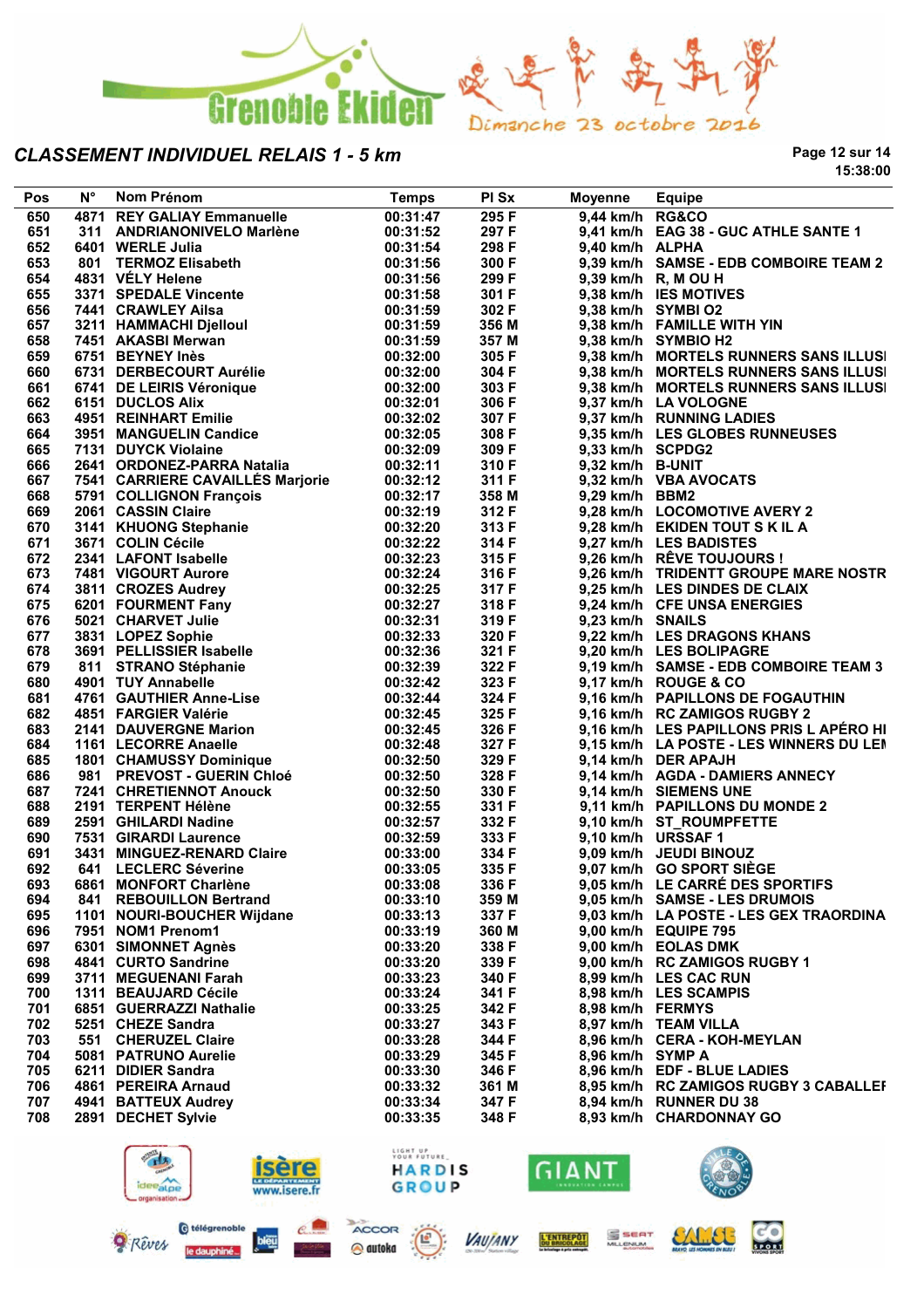

le daupt

**Page 13 sur 14 15:38:00**

| Pos        | $N^{\circ}$ | Nom Prénom                                                                                                                                                                                                  | <b>Temps</b>         | PI Sx                   | <b>Moyenne</b>     | <b>Equipe</b>                            |
|------------|-------------|-------------------------------------------------------------------------------------------------------------------------------------------------------------------------------------------------------------|----------------------|-------------------------|--------------------|------------------------------------------|
| 709        |             | 5831 CHARVET Véronique                                                                                                                                                                                      | 00:33:37             | 349 F                   |                    | 8,92 km/h BDO EQUIPE 1                   |
| 710        |             | 931 LINOSSIER DANIEL Sophie<br>7631 CAILLET Maxime<br>6191 LEMPEREUR Anne                                                                                                                                   | 00:33:38             | 350 F                   |                    | 8,92 km/h EKI MIXT SEAT                  |
| 711        |             |                                                                                                                                                                                                             | 00:33:38             | 362 M                   | 8,92 km/h WINOA 2  |                                          |
| 712        |             |                                                                                                                                                                                                             | 00:33:39             | 351 F                   |                    | 8,92 km/h ECOLES DU SKI FRANÇAIS - LES I |
| 713        |             | 3291 TURENNE Stéphanie                                                                                                                                                                                      | 00:33:41             | 352 F                   |                    | 8,91 km/h GIRLS RUNNING EKIDEN           |
| 714        |             | 3291   UKENNE Stephanie<br>5581 MIFSUD Fabien<br>5101 DAVID UZEL Nathalie<br>3301 BENALIA Zineb<br>5781 OGIER DENIS Elsa                                                                                    | 00:33:42             | 363 M                   | 8,90 km/h AGORI    |                                          |
| 715        |             |                                                                                                                                                                                                             | 00:33:46             | 353 F                   |                    | 8,88 km/h TALANIAK 1ERE EDITION          |
| 716        |             |                                                                                                                                                                                                             | 00:33:47             | 354 F                   |                    | 8,88 km/h GREFALIA                       |
| 717        |             |                                                                                                                                                                                                             | 00:33:48             | 356 F                   | 8,88 km/h BBM1     |                                          |
| 718        |             | 1131 SANDRAZ Isabelle                                                                                                                                                                                       | 00:33:48             | 355 F                   |                    | 8,88 km/h LA POSTE - LES PROMENEURS DI   |
| 719        |             | 1931 SEGURA Marine                                                                                                                                                                                          | 00:33:50             | 357 F                   |                    | 8,87 km/h REGIE DES EAUX - LES SIX REINE |
| 720        |             | 531 RONDAN-ORTEGA Josephine                                                                                                                                                                                 | 00:33:52             | 358 F                   |                    | 8,86 km/h CERA - EL MOSQUITO ET SES COI  |
| 721        |             | 4441 PICCARRETA Christelle                                                                                                                                                                                  | 00:33:59             | 359 F                   |                    | 8,83 km/h LES SLOUBIS                    |
| 722        |             | 371 ORTIZ Isabelle                                                                                                                                                                                          | 00:34:05             | 359 F<br>360 F          |                    | 8,80 km/h EAG 38 - VIZILLE TEAM2         |
| 723        |             |                                                                                                                                                                                                             | 00:34:12             | 361 F                   |                    | 8,77 km/h LES RAYNNEURS                  |
| 724        |             | 1841 GONGUET Nadège                                                                                                                                                                                         | 00:34:17             | 362 F                   |                    | 8,75 km/h SAMSE - LA BANDE A ANNETTE     |
| 725        |             |                                                                                                                                                                                                             | 00:34:17             | 363 F                   | 8,75 km/h JET6     |                                          |
|            |             |                                                                                                                                                                                                             |                      |                         |                    | 8,73 km/h ATTRAPE RÊVE                   |
| 726        |             | 1841 GONGOLT Nadege<br>18421 DI TORO Caroline<br>2211 MATTIA Karine<br>521 CHARRETON Sylvie<br>541 ROSA Alban<br>6781 MILINOV Nathalie<br>6101 CLAVIER Annick<br>5971 MOCIENE Janina<br>5944 NAQUIN Laurant | 00:34:22<br>00:34:24 | 364 F                   |                    |                                          |
| 727<br>728 |             |                                                                                                                                                                                                             |                      | 365 F                   |                    | 8,72 km/h CERA - EL MOSQUITO ET SES COI  |
|            |             |                                                                                                                                                                                                             | 00:34:27             | 364 M                   |                    | 8,71 km/h CERA - LES 6 FANTASTIQUES      |
| 729        |             |                                                                                                                                                                                                             | 00:34:28             | 366 F                   |                    | 8,70 km/h LES MARATUBIENS                |
| 730        |             |                                                                                                                                                                                                             | 00:34:33             | 367 F<br>367 F<br>368 F |                    | 8,68 km/h UN PAYSAGE DE CULTURE          |
| 731        |             |                                                                                                                                                                                                             | 00:34:36             |                         |                    | 8,67 km/h LA BELLE ET LES MOCHES         |
| 732        |             |                                                                                                                                                                                                             | 00:34:38             | 366 M                   |                    | 8,66 km/h POUSSE TOI Y A APÉRO           |
| 733        |             | 4811 NAQUIN Laurent<br>5711 LANDREAUD Nicolas<br>Canve Caroline                                                                                                                                             | 00:34:38             | 365 M                   |                    | 8,66 km/h LES AI THLÈTES                 |
| 734        |             |                                                                                                                                                                                                             | 00:34:39             | 371 F                   |                    | 8,66 km/h LES 6 STEM D                   |
| 735        |             |                                                                                                                                                                                                             | 00:34:39             |                         |                    | 8,66 km/h RÔLES DE RÊVE                  |
| 736        |             | 2631 LAPIERRE Véronique<br>2861 HERBLOT Catherine<br>2491 CRELEROT Flore                                                                                                                                    | 00:34:39             | 370 F<br>369 F<br>372 F |                    | 8,66 km/h C'EST FAIT D'ÉTÉ               |
| 737        |             |                                                                                                                                                                                                             | 00:34:44             |                         |                    | 8,64 km/h ST HÉROS SUR ROUND             |
| 738        |             | 941 ROURE Romain                                                                                                                                                                                            | 00:34:57             | 367 M                   | 8,58 km/h ATECA    |                                          |
| 739        |             | 2001 CABANIOLS Nathalie<br>6991 CAZES Fabienne<br>3051 AMAND Céline<br>1261 SGHIRI Naouelle<br>5631 GAMBIER Sandrine<br>3791 GOSTE Pauline                                                                  | 00:34:58             | 373 F                   |                    | 8,58 km/h LOCOMOTIVE - LES CHAMPATRÈS    |
| 740        |             |                                                                                                                                                                                                             | 00:34:58             | 374 F                   | 8,58 km/h ERA KIRI |                                          |
| 741        |             |                                                                                                                                                                                                             | 00:34:58             | 375 F                   |                    | 8,58 km/h DUBNDIDU CREW GRENOBLE #2      |
| 742        |             |                                                                                                                                                                                                             | 00:35:00             | 376 F                   |                    | 8,57 km/h BOLT GIRLS                     |
| 743        |             |                                                                                                                                                                                                             | 00:35:04             | 378 F                   | 8,56 km/h AMCOR 3  |                                          |
| 744        |             |                                                                                                                                                                                                             | 00:35:04             | 377 F                   |                    | 8,56 km/h LES CUISSES LÉGÈRES            |
| 745        |             | 5761 COSTE Pauline                                                                                                                                                                                          | 00:35:06             | 379 F                   |                    | 8,55 km/h EL PAPI GUILUNI                |
| 746        |             | 5471 WURSTHORN Sylvie                                                                                                                                                                                       | 00:35:11             | 380 F                   |                    | 8,53 km/h ACID TEAM                      |
| 747        |             | 661 BOUSCHET Christophe                                                                                                                                                                                     | 00:35:12             | 368 M                   | 8,52 km/h FREE GO  |                                          |
| 748        |             | 2321 COHEN Anasthasia                                                                                                                                                                                       | 00:35:13             | 381 F                   |                    | 8,52 km/h RÊVE ÉVEILLÉ                   |
| 749        |             | 2321   COHEN Anasthasia<br>3941   LARANJO DA COSTA Sonia                                                                                                                                                    | 00:35:18             | 382 F                   |                    | 8,50 km/h LES GÈRETAFOULÉE               |
| 750        |             | 2071 PRADEL Soline                                                                                                                                                                                          | 00:35:20             | 383 F                   |                    | 8,49 km/h LOCOMOTIVE AVERY 3             |
| 751        |             | 2951 BOYAT Stéphanie                                                                                                                                                                                        | 00:35:22             | 384 F                   |                    | 8,48 km/h DANS L ESPRIT DE COUBERTIN     |
| 752        |             | 5121 SEHL DELMOTTE Corinne                                                                                                                                                                                  | 00:35:28             | 385 F                   |                    | 8,46 km/h TEAM A TIRE D ELLES            |
| 753        |             | 5491 YVETOT Caroline                                                                                                                                                                                        | 00:35:39             | 386 F                   |                    | 8,42 km/h ACTIS DDP+                     |
| 754        |             | 1071 BARRASSON Denis                                                                                                                                                                                        | 00:35:39             | 369 M                   |                    | 8,42 km/h LA POSTE - LES AFFRANCHIS 2    |
| 755        |             | 3161 SICCARDI Anne                                                                                                                                                                                          | 00:35:50             | 387 F                   |                    | 8,37 km/h EQUIPE DE CHOC OLAT            |
| 756        |             | 7301 CAMUS Aurélie                                                                                                                                                                                          | 00:35:51             | 388 F                   |                    | 8,37 km/h HOP TEAM SERVICES              |
| 757        |             | 921 SIBOUL Antoine                                                                                                                                                                                          | 00:35:58             | 370 M                   |                    | 8,34 km/h SAMSE - IMMODEV                |
| 758        |             | 5161 BRUNO Lucie                                                                                                                                                                                            | 00:36:04             | 389 F                   |                    | 8,32 km/h TEAM GRE                       |
| 759        |             | 5591 MIFSUD Maria                                                                                                                                                                                           | 00:36:24             | 390 F                   | 8,24 km/h AGORI 2  |                                          |
| 760        |             | 5451 BURY Pauline                                                                                                                                                                                           | 00:36:26             | 391 F                   |                    | 8,23 km/h ABMS GROUPE RA                 |
| 761        |             | 5651 COUTOS-THEVENOT Marie                                                                                                                                                                                  | 00:37:15             | 392 F                   |                    | 8,05 km/h ARTELIA 1                      |
| 762        |             | 6621 BLANC Julie                                                                                                                                                                                            | 00:37:49             | 393 F                   |                    | 7,93 km/h KAIZEN RUNNING #1              |
| 763        |             | 3731 CALVI Rejane                                                                                                                                                                                           | 00:37:58             | 394 F                   |                    | 7,90 km/h LES COMÈTES                    |
| 764        |             | 7121 LELEU Lea                                                                                                                                                                                              | 00:38:05             | 371 M                   | 7,88 km/h SCPDG    |                                          |
| 765        |             | 4031 BOIZOT Sandrine                                                                                                                                                                                        | 00:38:28             | 395 F                   |                    | 7,80 km/h LES INSTRUS                    |
| 766        |             | 2331 AGOGUÉ Marion                                                                                                                                                                                          | 00:38:38             | 396 F                   |                    | 7,77 km/h RÊVE FOR EVER                  |
| 767        |             | 2221 CARRETTE Auréline                                                                                                                                                                                      | 00:38:48             | 397 F                   |                    | 7,73 km/h NON MAIS JE RÊVE               |
|            |             |                                                                                                                                                                                                             |                      |                         |                    |                                          |